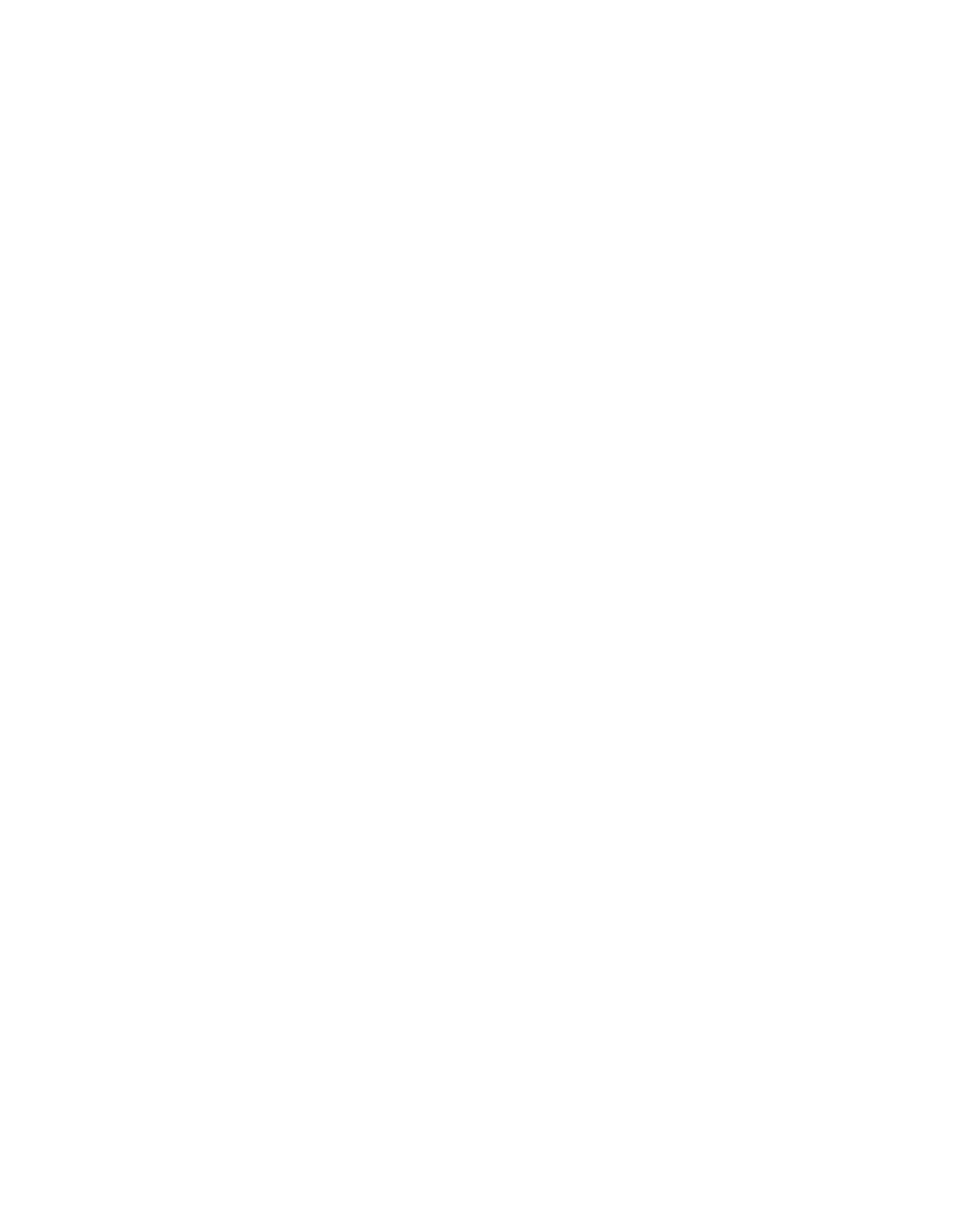#### **BURKE, Justice.**

[¶1] The district court granted summary judgment in favor of the State of Wyoming ruling that, pursuant to an agreement between Horse Creek Conservation District (HCCD) and the State, the public has a perpetual right of recreational use access to HCCD property adjacent to the Hawk Springs Reservoir. On appeal, appellants claim that the district court committed a host of legal errors in arriving at its decision. We will affirm the district court's decision, though on a slightly different basis. We conclude that Wyoming statutes expressly required HCCD to grant public access to its property adjacent to the reservoir as part of the legislation appropriating funds for rehabilitation of the dam and water conveyance systems. When the project agreement is interpreted in accordance with the statutes, it provides for public access to HCCD property. Nevertheless, we remand for reformation of the agreement so that it will conform fully to the statutory language.

### **ISSUES**

[¶2] HCCD and Phase 23 present a multi-faceted issue challenging the district court's summary judgment ruling:

- I. In granting summary judgment to appellee, did the trial court err by:
	- A. Incorrectly interpreting and construing the project agreements entered into by the parties as creating a "perpetual, public recreational use access" to the Hawk Springs Reservoir and adjacent lands?
	- B. Incorrectly interpreting and construing W.S. §§ 41-2- 216 through 41-2-218 as memorializing or creating a "perpetual, public recreational use access" to the Hawk Springs Reservoir and adjacent lands?
	- C. Incorrectly determining that Phase 23, LLC, was not a bona fide purchaser?
	- D. Incorrectly determining that petitions filed with the Eighth Judicial District Court requesting approval of the project agreements acknowledged a grant of public access and contained sufficient legal descriptions of the property subject to public access?
	- E. Incorrectly determining that Horse Creek Conservation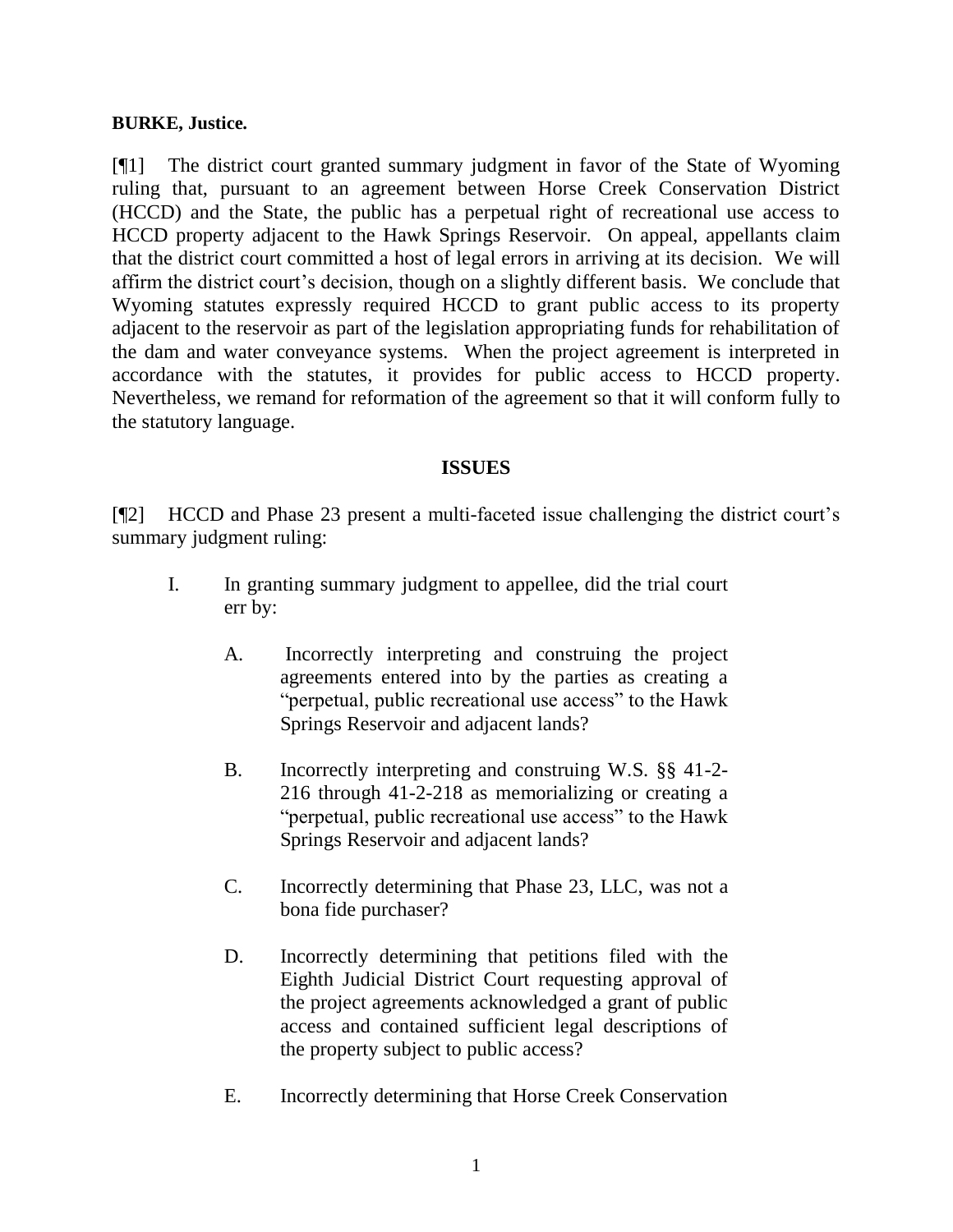District is barred by contract law, laches, estoppel and applicable statutes of limitations from challenging appellee's prior improvements at the Hawk Springs Recreation Area?

F. Failing to find that the statutory provisions of W.S. § 41-2-218(b)(ii)(G) purportedly creating a perpetual right of public access over Horse Creek Conservation District property are in violation of the Rule Against Perpetuities?

The State phrases the issues differently:

 $\overline{a}$ 

- 1. Did Horse Creek Conservation District, in exchange for more than \$8,500,000 of taxpayers' money, grant perpetual public access to Hawk Springs Reservoir and all adjacent lands owned by it or the State of Wyoming for the purposes of hunting, fishing and general recreation?
- 2. Does the right of perpetual public access run with HCCD's land adjacent to the Hawk Springs Reservoir?

#### **FACTS**

[¶3] Hawk Springs Reservoir was originally constructed in the early 1900's and is located on Sections 9, 10, 15, 16, 21, and 22 of Township 20 North, Range 61 West,  $6<sup>th</sup>$ P.M. in Goshen County, Wyoming. HCCD is an irrigation district organized under Wyoming law and owns much of the land covered by and surrounding the reservoir. In 1911, the State Board of School Land Commissioners granted an easement to HCCD's predecessor to allow the reservoir to inundate part of Section  $16<sup>1</sup>$  Later, HCCD received an additional grant from the State increasing the reservoir easement to encumber the entire east half of Section 16.

[¶4] In the late 1970s or early 1980s, Hawk Springs Reservoir was determined to be hydrologically inadequate.<sup>2</sup> In 1983, the Wyoming Legislature passed legislation to

 $1$  Upon admission to the United States, Sections 16 and 36 of each township were reserved to the State of Wyoming for the benefit of common schools. Wyo. Const. Organic Act, 15 Stat. 178, ch. 235, § 14 (1868); Wyo. Act of Admission, 26 Stat. 222, ch. 664, § 4 (1890).

 $2$  Apparently, HCCD now questions the accuracy of the information that led to the determination that rehabilitation of the reservoir was necessary. Given that the rehabilitation took place, the validity of that initial determination is irrelevant to our analysis.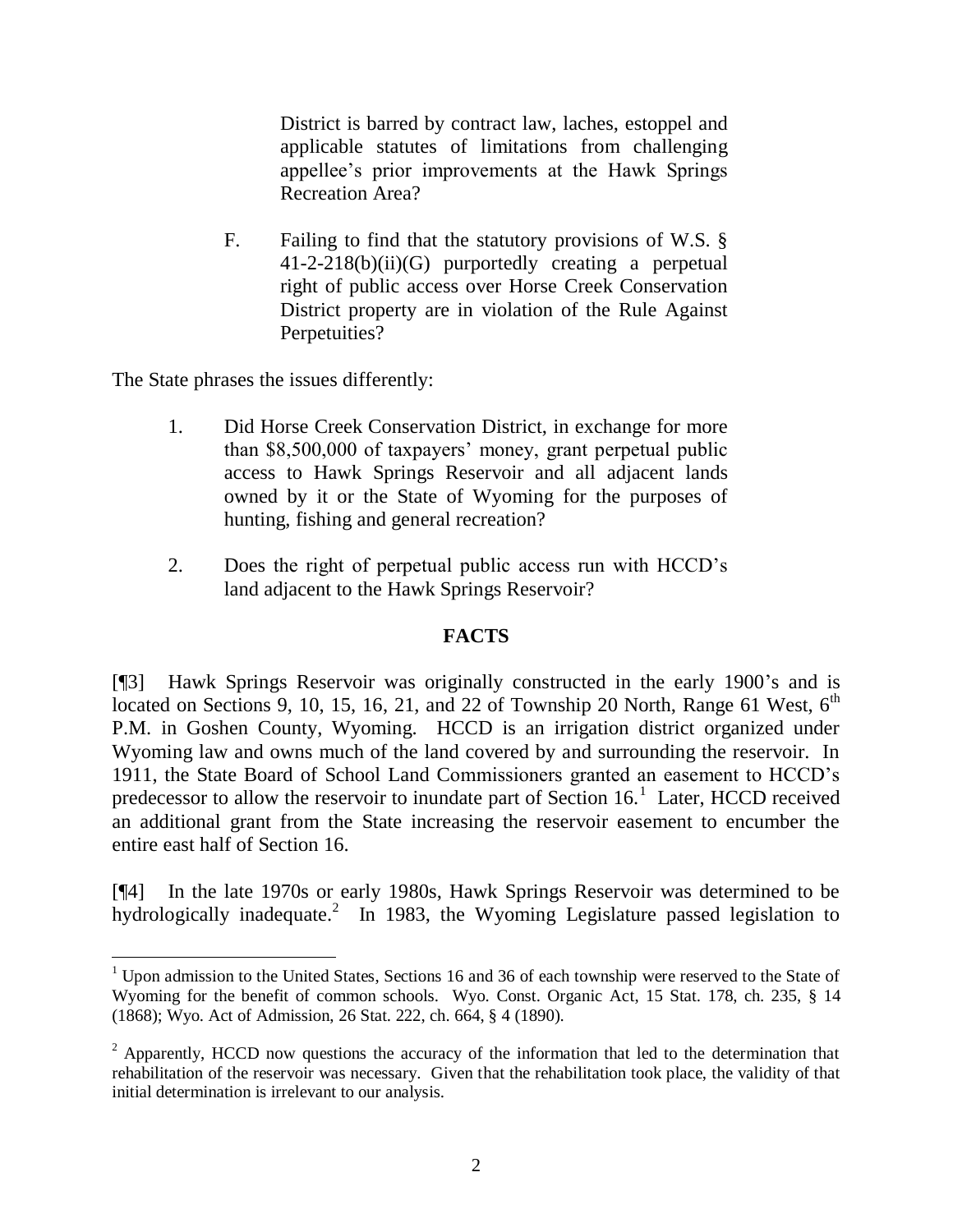provide funding to rehabilitate the dam and water conveyance systems. Wyo. Stat. Ann.  $\S$ § 41-2-216 through 41-2-218 (LexisNexis 2007).<sup>3</sup> Because the language of this act is critical to our decision, we will restate most of it verbatim in the discussion below. For now, we note the statute's requirement that, before funds could be released to HCCD for the reservoir construction project, a project agreement had to be made with the Department of Economic Planning and Development (DEPAD), with a provision guaranteeing perpetual public access to the reservoir and adjacent lands.

[¶5] The parties executed the first project agreement on November 7, 1983. The agreement recitals referred to the enabling legislation and indicated that State funding was provided to accomplish a number of goals, including repairing the dam and water delivery systems and constructing "facilities for public benefit." The agreement iterated the legal description of the reservoir and recited the funding apparatus, which included grants and loans from the State to HCCD. The agreement also provided that HCCD could not deny the public access to the reservoir and "adjacent public lands designated for recreational use."

[¶6] An additional appropriation of funds was needed to complete the project. Consequently, the parties entered into a second project agreement on April 1, 1985. The second project agreement expressly superseded the first project agreement. Given that the relevant provisions of the project agreements are virtually identical, however, we will not distinguish between the two except where specificity is required.

[¶7] HCCD petitioned the district court for approval prior to entry into each project agreement. Pursuant to the petition process, the members of HCCD were given notice and the opportunity to object to the agreements. No HCCD member objected to the project agreements, and the district court entered orders approving them. HCCD and DEPAD also executed mortgages and promissory notes to secure the loans from the State.

[¶8] Using State funds totaling more than \$8,500,000, HCCD made the repairs to the dam and water conveyance system. In addition, the State constructed various improvements next to the reservoir, including camping facilities, restrooms, and a boat ramp. Most of the improvements were located on HCCD lands in Section 9. The rest of the public facilities were located immediately to the south on State land in Section 16.

[¶9] On September 11, 2006, HCCD entered into a contract for deed to sell forty acres in Section 9 to Phase 23, LLC. The forty acres included many of the public improvements constructed by the State. The only members of Phase 23 were Ronald and Dorothy Buchhammer. The Buchhammers were members of HCCD when the project

<sup>&</sup>lt;sup>3</sup> Effective July 1, 2009, these statutes were renumbered as Wyo. Stat. Ann. §§ 99-99-216 through 99-99-218. 2009 Wyo. Sess. Laws ch. 168, § 401.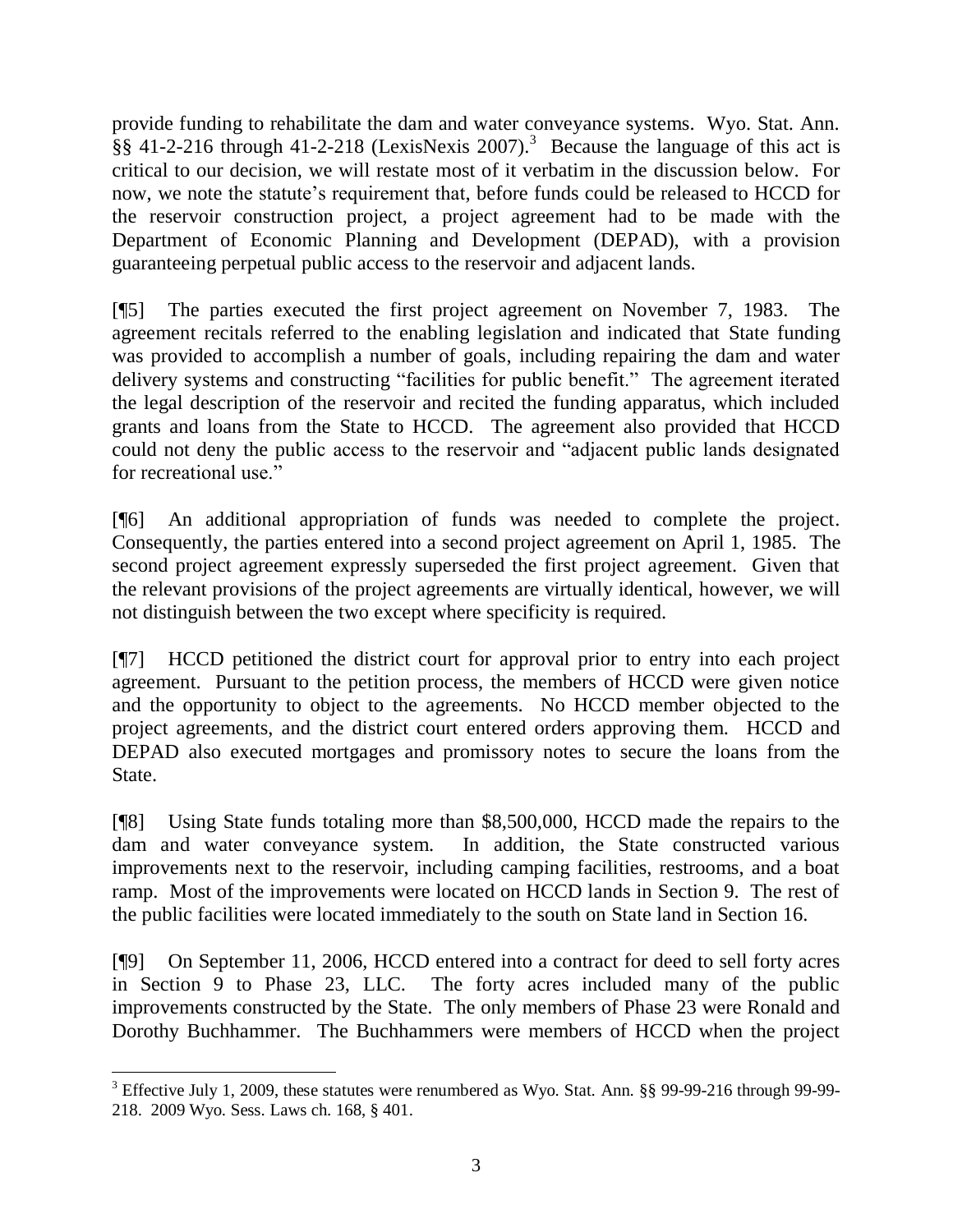agreements were submitted to the district court for approval, and they offered no objections to the agreements. In addition, at the time Phase 23 entered into the contract for deed, Mr. Buchhammer was employed by HCCD as its superintendent. After the contract for deed was executed and notice was given to the State that the property had been sold, Mr. Buchhammer put up a gate and no trespassing signs, thereby terminating public access to the recreation area.

[¶10] The State filed this action seeking a judgment declaring that the public had the right to perpetual access to HCCD lands adjacent to the reservoir. It also filed a motion for injunctive relief to require HCCD and Phase 23 to restore public access to the area. HCCD and Phase 23 responded and counterclaimed for declaratory relief and monetary damages for the State's use of HCCD property. The district court granted the State's motion for injunctive relief, and dismissed all of HCCD's claims except for the declaratory judgment claim, concluding that the dismissed claims were barred by the Wyoming Governmental Claims Act, Wyo. Stat. Ann. § 1-39-101 *et seq*. and Wyo. Const. art. 16,  $§$  7.<sup>4</sup>

[¶11] The State then filed a motion for summary judgment. After considering the parties' voluminous filings, the district court granted summary judgment in favor of the State. It ruled that the project agreement granted the State perpetual public recreational use access to Hawk Springs Reservoir and HCCD's land adjacent to the reservoir. The district court stated that HCCD's attempts to challenge the State's improvements on HCCD lands were barred by contract law, laches, estoppel and the applicable statutes of limitations. The district court also ruled that Phase 23 was not a bona fide purchaser and could not, therefore, challenge the State's public access interest. HCCD and Phase 23 filed a timely notice of appeal.

## **STANDARD OF REVIEW**

[¶12] Our standard for reviewing summary judgment orders is well known:

Summary judgment is appropriate when there are no genuine issues of material fact and the moving party is entitled to judgment as a matter of law. [W.R.C.P.](http://www.westlaw.com/Find/Default.wl?rs=dfa1.0&vr=2.0&DB=1006377&DocName=WYRRCPR56&FindType=L)  [56\(c\);](http://www.westlaw.com/Find/Default.wl?rs=dfa1.0&vr=2.0&DB=1006377&DocName=WYRRCPR56&FindType=L) *[Metz Beverage Co. v. Wyoming Beverages, Inc.,](http://www.westlaw.com/Find/Default.wl?rs=dfa1.0&vr=2.0&DB=4645&FindType=Y&ReferencePositionType=S&SerialNum=2002115339&ReferencePosition=1055)* 2002 WY 21, ¶ 9, 39 P.3d 1051, 1055 (Wyo.2002). "A genuine issue of material fact exists when a disputed fact, if it were proven, would establish or refute an essential element of a cause of action or a defense that the parties have asserted." *[Id.](http://www.westlaw.com/Find/Default.wl?rs=dfa1.0&vr=2.0&FindType=Y&SerialNum=2002115339)* Because summary judgment involves a purely legal determination, we

 $\overline{a}$  $4$ <sup>4</sup> The appellants do not contest the district court's dismissal order on appeal.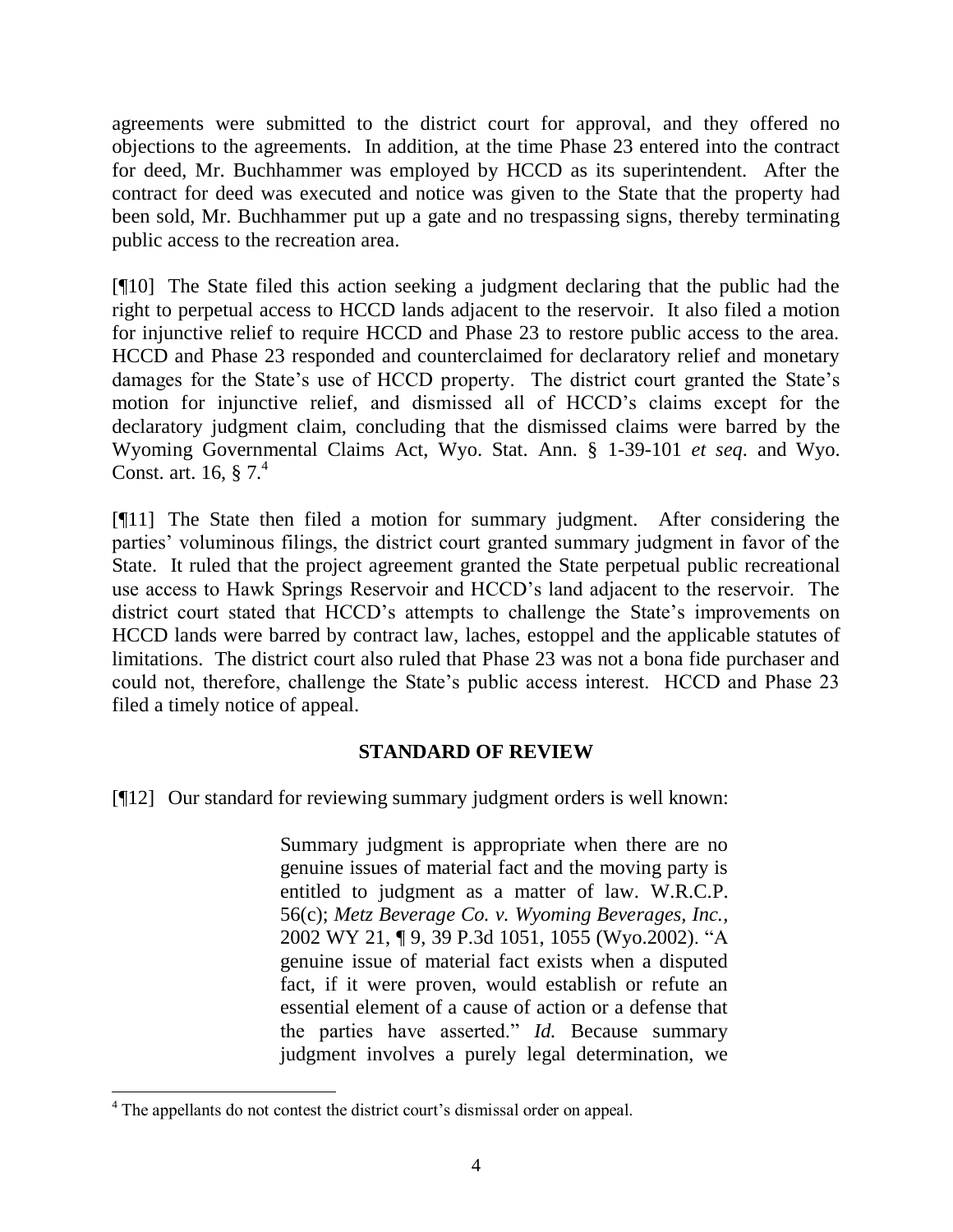undertake *de novo* review of a trial court's summary judgment decision. *[Glenn v. Union Pacific R.R. Co.,](http://www.westlaw.com/Find/Default.wl?rs=dfa1.0&vr=2.0&DB=4645&FindType=Y&ReferencePositionType=S&SerialNum=2015174201&ReferencePosition=642)* 2008 WY 16, ¶ 6, 176 P.3d 640, 642 (Wyo.2008).

*Jacobs Ranch Coal [Co. v. Thunder Basin Coal Co., LLC,](http://www.westlaw.com/Find/Default.wl?rs=dfa1.0&vr=2.0&DB=4645&FindType=Y&ReferencePositionType=S&SerialNum=2016857417&ReferencePosition=128)* 2008 WY 101, ¶ 8, 191 P.3d 125, 128-29 (Wyo.2008). We view the facts from the vantage point most favorable to the party opposing the motion, and give that party the benefit of all favorable inferences that may fairly be drawn from the record. *[Brumbaugh v. Mikelson Land Co.,](http://www.westlaw.com/Find/Default.wl?rs=dfa1.0&vr=2.0&DB=4645&FindType=Y&ReferencePositionType=S&SerialNum=2016292965&ReferencePosition=701)* [2008 WY 66, ¶ 11,](http://www.westlaw.com/Find/Default.wl?rs=dfa1.0&vr=2.0&DB=4645&FindType=Y&ReferencePositionType=S&SerialNum=2016292965&ReferencePosition=701)  185 P.3d 695, 701 (Wyo.2008).

*Riverview Heights Homeowners' Association v. Rislov,* 2009 WY 55, ¶ 7, 205 P.3d 1035, 1038 (Wyo. 2009). We are not bound by the district court's legal reasoning and "may affirm the summary judgment on any legal grounds appearing in the record." *Voss v. Goodman,* 2009 WY 40, ¶ 9, 203 P.3d 415, 419 (Wyo. 2009), quoting *[Wyoming](http://www.westlaw.com/Find/Default.wl?rs=dfa1.0&vr=2.0&DB=4645&FindType=Y&ReferencePositionType=S&SerialNum=2001784540&ReferencePosition=1247) Cmty. [College Comm'n v. Casper Cmty. College Dist.,](http://www.westlaw.com/Find/Default.wl?rs=dfa1.0&vr=2.0&DB=4645&FindType=Y&ReferencePositionType=S&SerialNum=2001784540&ReferencePosition=1247)* [2001 WY 86, ¶ 11, 31 P.3d 1242, 1247](http://www.westlaw.com/Find/Default.wl?rs=dfa1.0&vr=2.0&DB=4645&FindType=Y&ReferencePositionType=S&SerialNum=2001784540&ReferencePosition=1247)  (Wyo. 2001).

### **DISCUSSION**

### **1. Statutory Provisions Pertaining to Public Access**

[¶13] Wyo. Stat. Ann. §§ 41-2-216 through -218 provided State funding for the reconstruction of Hawk Springs Reservoir. It included a provision expressly pertaining to public access to the reservoir and adjacent lands for recreational purposes. We must interpret the statute to determine whether public access to HCCD land adjacent to the reservoir is required.

[¶14] Our statutory interpretation rules are well-known. Statutory interpretation is a question of law. *Krenning v. Heart Mountain Irrigation Dist.,* 2009 WY 11, ¶ 9, 200 P.3d 774, 778 (Wyo. 2009). Our paramount consideration is the legislature's intent as reflected in the plain and ordinary meaning of the words used in the statute. Initially, we determine whether the statute is clear or ambiguous.

> A statute is clear and unambiguous if its wording is such that reasonable persons are able to agree on its meaning with consistency and predictability. Conversely, a statute is ambiguous if it is found to be vague or uncertain and subject to varying interpretations. If we determine that a statute is clear and unambiguous, we give effect to the plain language of the statute.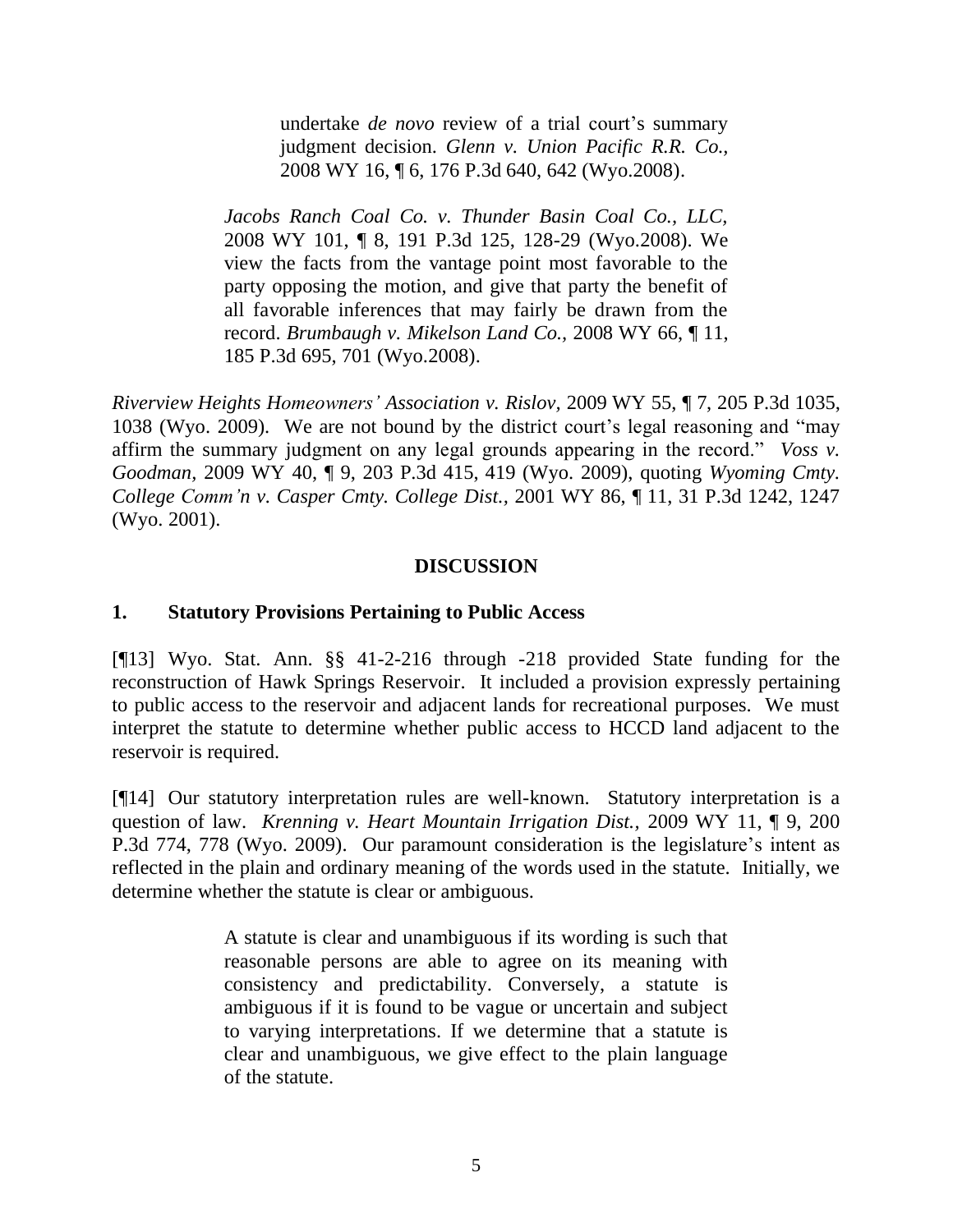*Id.*, quoting *[RK v. State ex rel. Natrona County Child Support Enforcement Dep't,](http://www.westlaw.com/Find/Default.wl?rs=dfa1.0&vr=2.0&DB=4645&FindType=Y&ReferencePositionType=S&SerialNum=2014629140&ReferencePosition=169)* [2008](http://www.westlaw.com/Find/Default.wl?rs=dfa1.0&vr=2.0&DB=4645&FindType=Y&ReferencePositionType=S&SerialNum=2014629140&ReferencePosition=169)  WY 1,  $\P$  10, 174 P.3d 166, 169 (Wyo. 2008). In interpreting a statute, we will not ignore other statutory provisions pertaining to the same subject but will, instead, consider all such provisions *in pari materia. Qwest Corp. v. Public Service Comm'n of Wyoming,*  2007 WY 97, ¶ 22, 161 P.3d 495, 501 (Wyo. 2007).

[¶15] The language and context of the relevant statutes are critical to our decision. Consequently, despite its length, we quote the majority of the act here. Section 41-2-216 stated:

(a) As used in this act:

(i) "Commission" means the Wyoming water development commission;

(ii) "Department" means the department of economic planning and development [economic development and stabilization board];

(iii) "District" means the Horse Creek conservation district;

(iv) "Project" means the Hawk Springs project under [W.S.](http://www.westlaw.com/Find/Default.wl?rs=dfa1.0&vr=2.0&DB=1000377&DocName=WYSTS41-2-217&FindType=L)  [41-2-217;](http://www.westlaw.com/Find/Default.wl?rs=dfa1.0&vr=2.0&DB=1000377&DocName=WYSTS41-2-217&FindType=L)

(v) "This act" means W.S. 41-2-216 through [41-2-218.](http://www.westlaw.com/Find/Default.wl?rs=dfa1.0&vr=2.0&DB=1000377&DocName=WYSTS41-2-218&FindType=L)

Section 41-2-217 stated:

(a) The Hawk Springs project consists of the following components:

(i) Necessary repairs to Dam No. 1 on Hawk Springs Reservoir, Goshen County;

(ii) Renovation of the existing delivery system of the district;

(iii) A public recreation area;

(iv) A geological and hydrological review of the project by the department;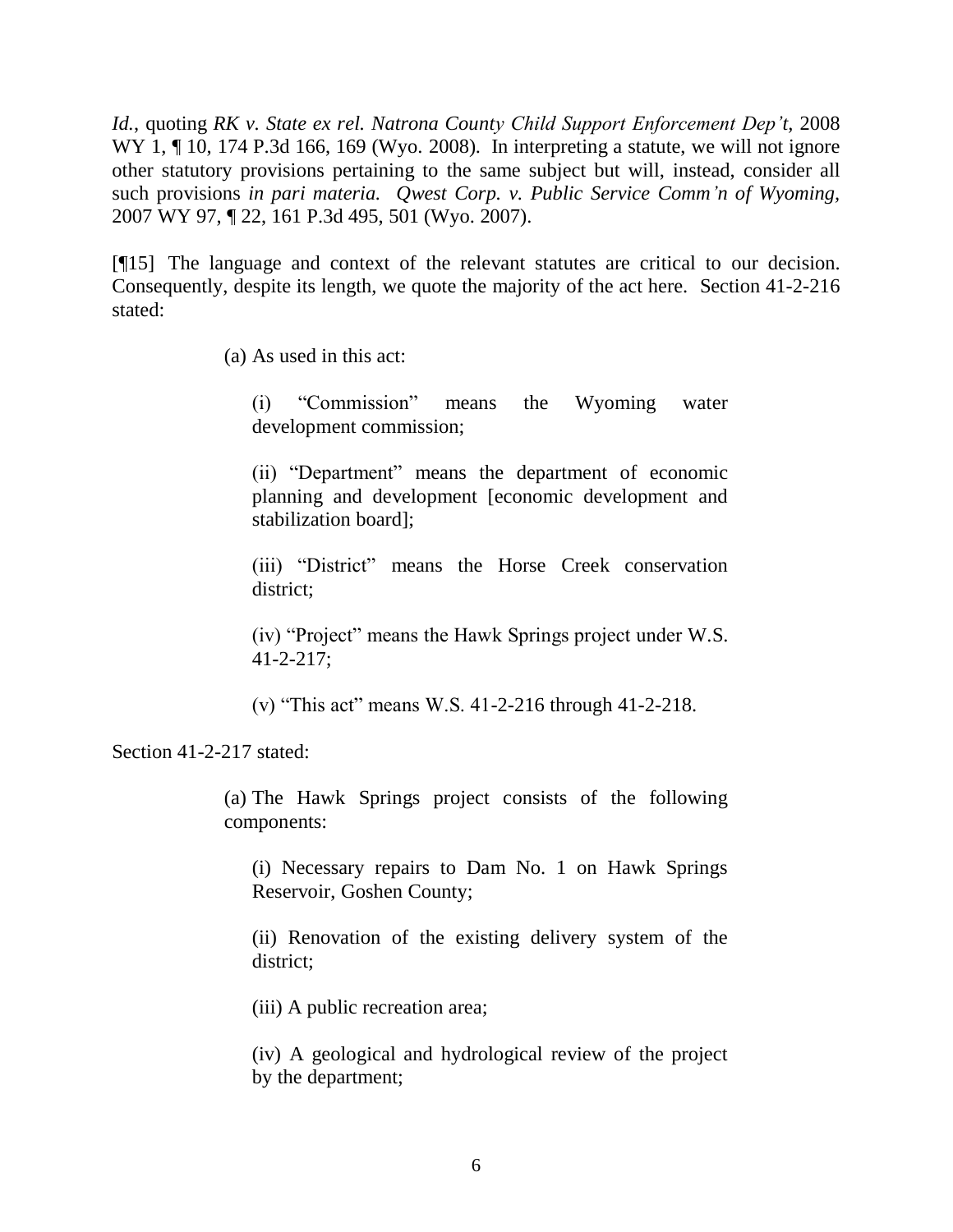(v) Replacement of the existing Horse Creek siphon;

(vi) Lining of the existing canal and, where economically feasible, replacing the canal with buried pipe;

(vii) Installation of necessary public facilities.

Section 41-2-218 stated:

(a) Subject to the conditions in subsection (b) of this section, the construction of the project shall be financed as follows:

(i) A grant to the district through the department not to exceed four million five hundred fifteen thousand dollars (\$4,515,000.00), of which two million three hundred thirty thousand dollars (\$2,330,000.00) shall be expended only for dam repair and outlet works and two million one hundred eighty-five thousand dollars (\$2,185,000.00) for canal repairs. The department shall release grant funds as it deems necessary;

(ii) A loan to the district through the department as authorized in [W.S. 9-2-206](http://www.westlaw.com/Find/Default.wl?rs=dfa1.0&vr=2.0&DB=1000377&DocName=WYSTS9-2-206&FindType=L) [repealed] in an amount not to exceed one million nine hundred seventy-five thousand dollars (\$1,975,000.00) to construct the project for a term of fifty (50) years to commence as provided in subparagraph (D) of this paragraph at an annual interest rate of four percent (4%)[.]

\* \* \*

(iii) Authorization to the game and fish commission to expend not more than one hundred seventy thousand dollars (\$170,000.00) for necessary public facilities for the public recreation area in consultation with the department and the recreation commission [parks and cultural resources commission];

(iv) Authorization to the department to expend not more than sixty thousand dollars (\$60,000.00) for a geological and hydrological review of the project under [W.S. 41-2-](http://www.westlaw.com/Find/Default.wl?rs=dfa1.0&vr=2.0&DB=1000377&DocName=WYSTS41-2-217&FindType=L&ReferencePositionType=T&ReferencePosition=SP_e9f20000d96c3)  $217(a)(iv)$ .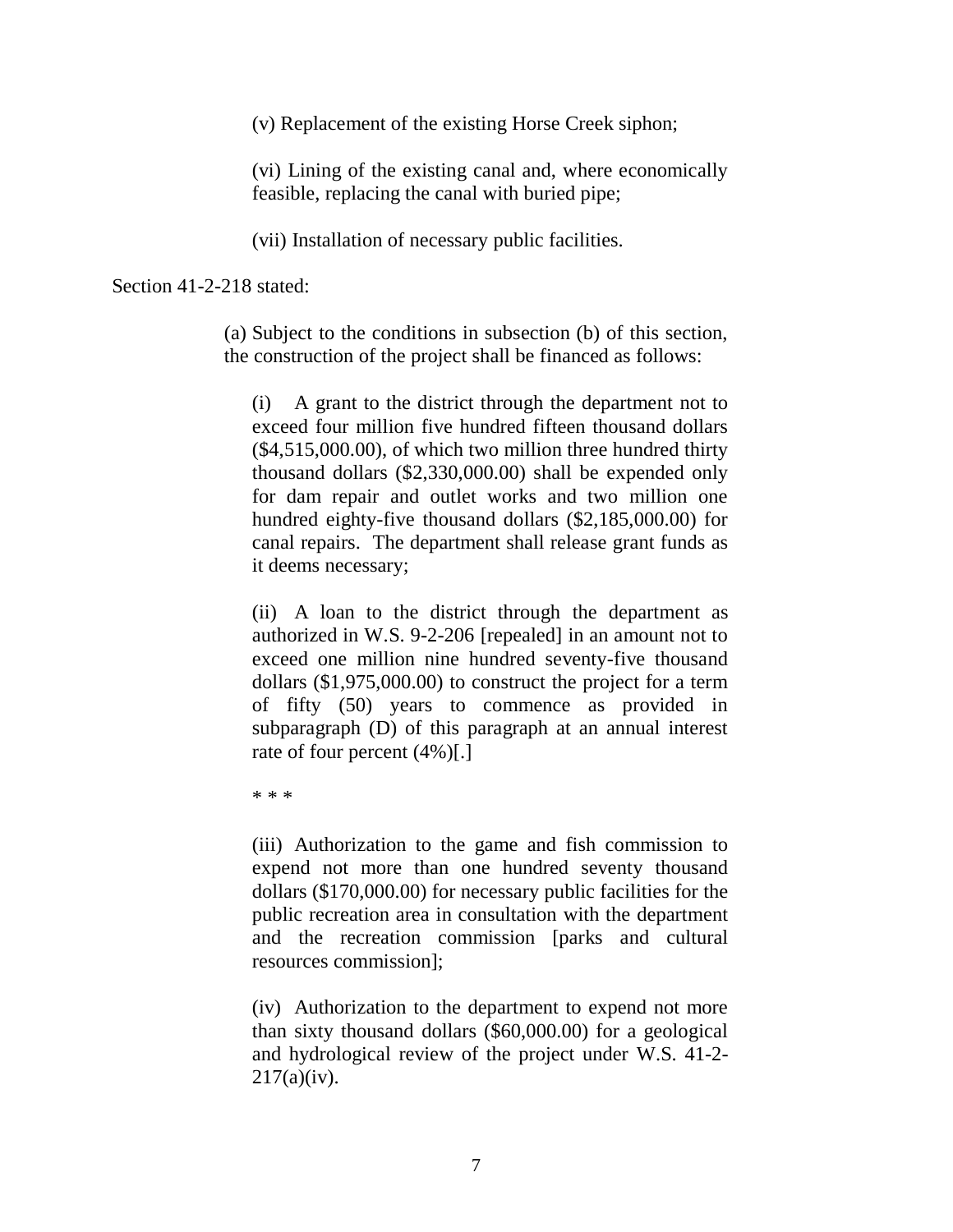(b) The department shall not release any funds to the district authorized under paragraphs (a)(i) and (ii) of this section until:

(i) An independent geological and hydrological review under [W.S. 41-2-217\(a\)\(iv\)](http://www.westlaw.com/Find/Default.wl?rs=dfa1.0&vr=2.0&DB=1000377&DocName=WYSTS41-2-217&FindType=L&ReferencePositionType=T&ReferencePosition=SP_e9f20000d96c3) has been completed;

(ii) The department and the district have entered into a project agreement providing the district shall undertake construction of all project components concurrently containing the following provisions and terms:

(A) The department shall review and approve all design and construction plans prior to construction;

(B) The district shall supervise design and construction and submit all requests for payment to the department;

(C) The department shall directly make necessary payments in response to requests for payment;

(D) The district shall provide security to the department as deemed sufficient by the attorney general to include a mortgage on the dam and canals and an assignment of water rights;

(E) The district shall grant to the department for the state, ownership of the storage in Hawk Springs Reservoir from elevation 4,446.9 feet to elevation 4,461.9 feet according to the 1982 United States soil conservation service survey, approximately one thousand seven hundred seventy-nine (1,779) acrefeet of water;

(F) The district shall operate the reservoir to provide a pool depth of twenty (20) feet by January 1 in those years when sufficient water is available;

(G) The district shall grant public access in perpetuity to the Hawk Springs Reservoir proper and to all adjacent lands owned by the district or the state for the purposes of hunting, fishing and general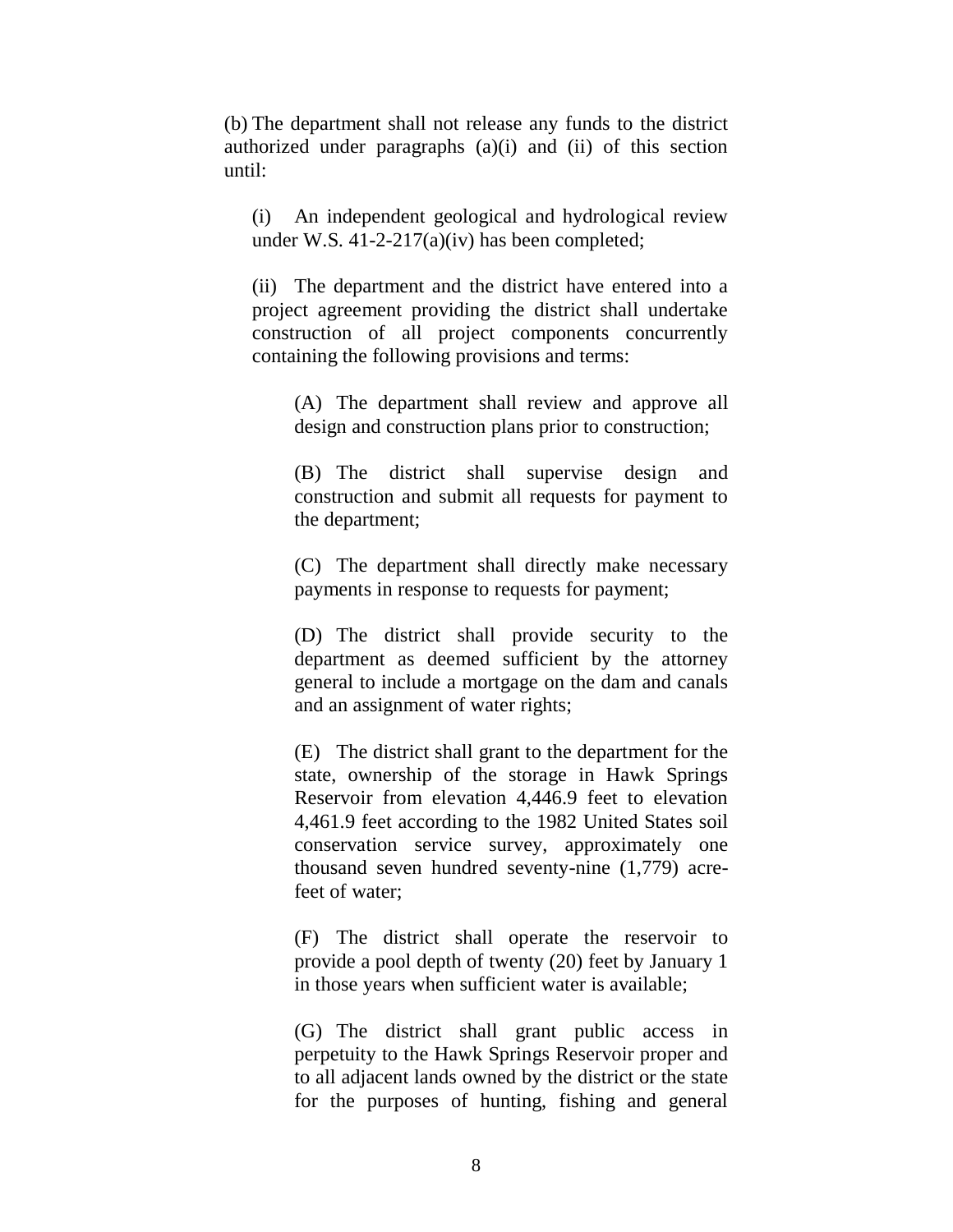recreation including the construction of such facilities as deemed necessary by the game and fish commission to maximize the public enjoyment;

(H) The district shall pay all the costs including manpower for all operation, maintenance and repairs to the dam and water delivery system after the project is completed;

(J) The department shall determine an amount to be assessed annually by the district against district members and the district shall place the funds so collected into a separate account as a sinking fund adequate to meet future maintenance costs for the project;

(K) The department may contract with the district for maintenance of public facilities constructed under this project.

(There is no subparagraph  $(b)(ii)(I)$  in this section as it appeared in the printed acts.)

[ $[16]$  Section 41-2-218(b)(ii)(G) pertains to public access. HCCD and Phase 23 argue that the public access provision is ambiguous. They claim that, by describing the areas where HCCD was required to allow public access with the disjunctive "or" (i.e., public access to lands owned "by the district or the state") the legislature gave HCCD and DEPAD the power to negotiate perpetual public access to either district or State lands adjacent to the reservoir, but not necessarily to both. The appellants claim that, in making that election while drafting the project agreement, DEPAD and HCCD decided that the public would have access to the State land in Section 16 adjacent to the reservoir but not to HCCD's land adjacent to the reservoir.<sup>5</sup>

[ $[17]$  On its face, the clear language of Wyo. Stat. Ann. § 41-2-218(b)(ii)(G) requires HCCD to grant public access to all adjacent lands, whether owned by the district or the State. The term "or" follows the phrase "all adjacent lands." Consequently, it seems that the "or" was used to distinguish between the two different types of lands the public would be entitled to access, not to give DEPAD and HCCD the authority to choose one or the other.

[¶18] The appellants correctly point out that this interpretation runs counter to one of the

<sup>&</sup>lt;sup>5</sup> HCCD arguably needed to grant public access to State lands because it had a reservoir easement on the east one-half of the State land located in Section 16.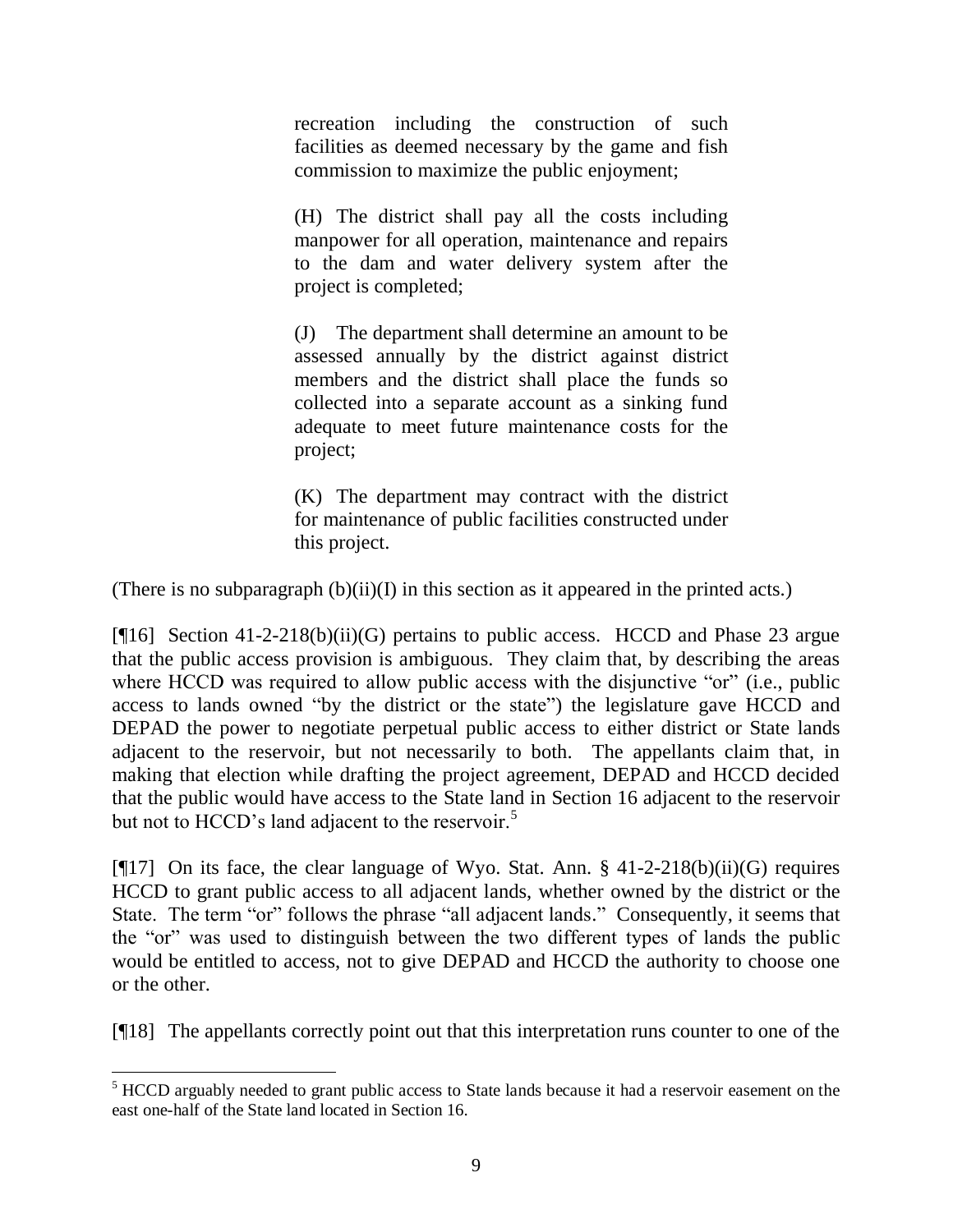traditional statutory interpretation rules. That rule provides that the term "or" is typically used in the disjunctive sense and provides a choice between alternatives. *See, e.g.*, *Olsten Staffing Services, Inc. v. D.A. Stinger Services, Inc.,* 921 P.2d 596, 600 (Wyo. 1996). *See also Amoco Production Co. v. Board of Commissioners of Carbon County,* 876 P.2d 989, 993 (Wyo. 1994) (interpreting "or" as disjunctive in the context of a statute requiring refund of "erroneous or illegal" tax payments). There is also authority, however, stating that "or" may be interpreted differently if necessary to harmonize the statutory provisions and give effect to the clear legislative intent.

[¶19] In *Beitel v. State ex rel. Wyoming Workers' Compensation Div.,* 991 P.2d 1242, 1245-46 (Wyo. 1999), we interpreted a statute stating that an employee's late filing of an injury report in a worker's compensation case raised a presumption that his claim should be denied. The statute provided that the presumption could be rebutted "if the employee establishe[d] by clear and convincing evidence a lack of prejudice to the employer *or* division in investigating the accident and in monitoring medical treatment." *Id.* at 1245*,*  quoting Wyo. Stat. Ann. § 27-14-502(c) (Michie 1991) (emphasis added). This Court held that when both the division and the employer objected to the employee's claim for benefits, the "or" must be interpreted as a conjunction, obligating the employee to prove that both the division and the employer were not prejudiced in order to overcome the presumption. That interpretation gave effect to the clear legislative intent that a worker should not receive benefits if his dilatory notice of injury prejudiced the ability of any eligible objector to investigate the accident or monitor medical treatment. *Id.* at 1247.

[¶20] *State Department of Family Services v. PAJ*, 934 P.2d 1257, 1262 (Wyo. 1997) is another case interpreting the word "or" differently from its typical disjunctive meaning. The statute at issue in that case stated that "[t]he consent of the mother shall include an affidavit stating that she was not married at the time of conception *or* at the time of birth of the child." Wyo. Stat. Ann. § 14-2-102(c) (Cum. Supp. 1996) (emphasis added). The State claimed that the mother's consent satisfied the statute if she averred to just one of the alternatives: she was unmarried at the time of conception, or she was unmarried at the time of birth. We ruled that, even though the term "or" was used in the statute, the legislature clearly intended a consent to be valid only if the mother could aver that she was not married at both the time of conception and the time of the child's birth. *PAJ,* 934 P.2d at 1262.

[¶21] Considering the entire act pertaining to the Hawk Springs Reservoir *in pari materia*, it is obvious that the legislature appropriated a large sum of money and, in order to get full public benefit in exchange for the funding, required public access for recreational purposes. Wyo. Stat. Ann. § 41-2-217 provides for a "public recreation area" and the "[i]nstallation of necessary public facilities." Section 41-2-218(a)(iii) appropriated \$170,000 to the Wyoming Game and Fish for construction of public facilities. By focusing on the public recreation potential for Hawk Springs Reservoir and expressly identifying "hunting, fishing and general recreation" as the purposes of the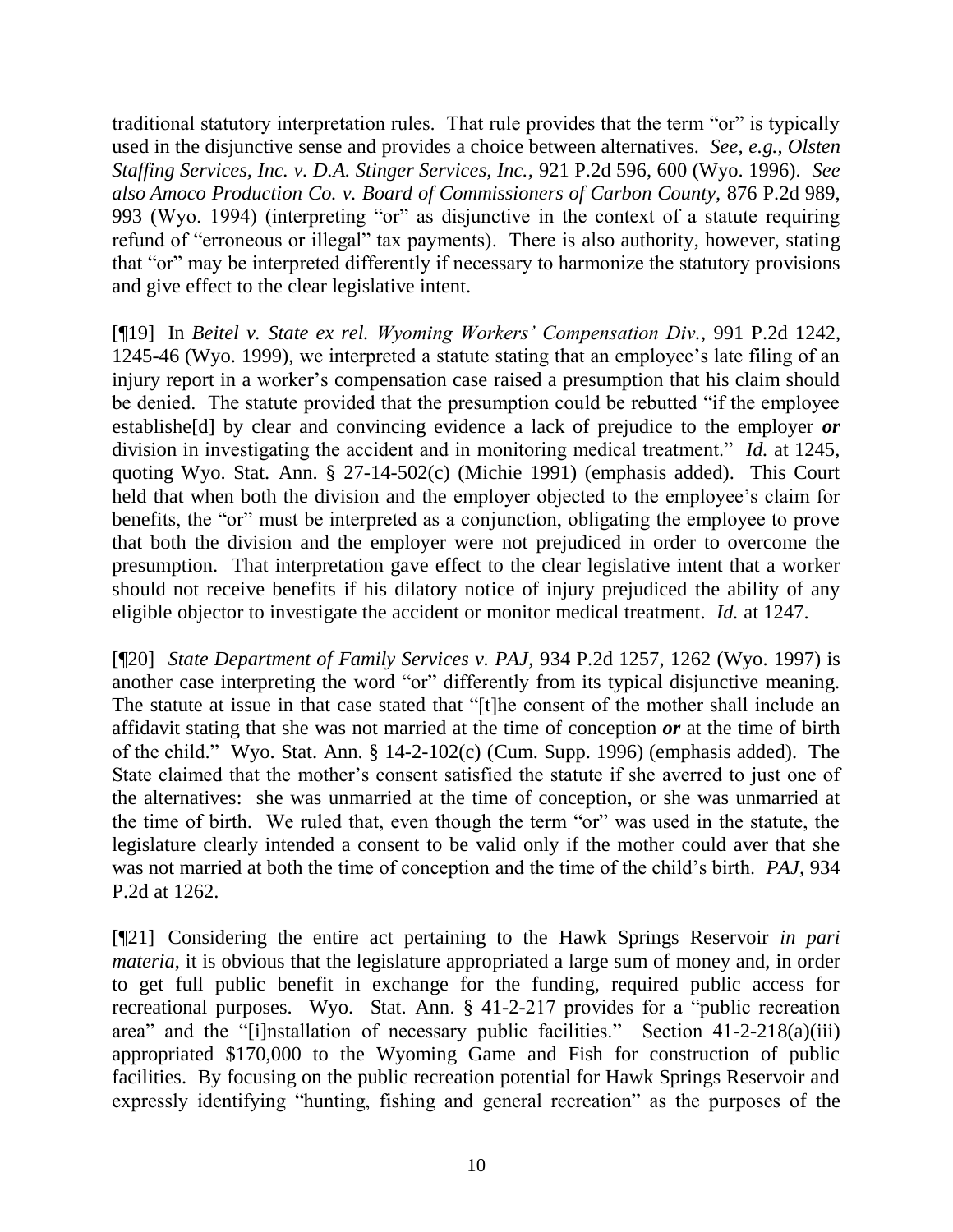public access, the legislature clearly intended for HCCD to grant broad, as opposed to narrow or limited, public access to the area. Wyo. Stat. Ann.  $\S$  41-2-218(b)(ii)(G). Interpreting the statutes as requiring access either only to State land or only to district land would result in an inappropriately narrow interpretation of the public access provision. Accordingly, as in *Beitel* and *PAJ,* reading the "or" in its typical disjunctive sense would not fulfill the obvious legislative intent of broad public access expressed throughout the act.

[¶22] Further, as the State argues, there is a grammatical reason for using "or" rather than "and" in the phrase. If the legislature had used the conjunctive "and" in place of the "or," the public arguably would have had access only to lands jointly owned by HCCD "and" the State. That interpretation would render the statute nonsensical, because no such jointly owned lands exist.

[¶23] In order to accomplish its purpose of providing for greater public recreational opportunities, the legislature clearly meant to require HCCD, as a condition of receiving funding for the Hawk Springs Reservoir rehabilitation project, to grant public access to all lands adjacent to the reservoir, whether held by the State or owned by the district. We therefore conclude that the clear and unambiguous language of Wyo. Stat. Ann. § 41-2- 218(b)(ii)(G), when read *in pari materia* with the rest of the act, required HCCD to grant public access to all of its lands adjacent to the reservoir.

# **2. Contractual Provisions Pertaining to Public Access**

[¶24] The legislature prohibited the release of any funds to HCCD for the reservoir project until it entered into a project agreement with DEPAD, incorporating certain specific provisions. Wyo. Stat. Ann. § 41-2-218(b)(ii). One of the provisions the parties were required to incorporate into the project agreement was the right of public access to HCCD land, discussed above. The project agreement included the following paragraph pertaining to public access:

> 12. It is further agreed that THE DISTRICT will not deny right of access to the general public, for recreational purposes, to Hawk Springs Reservoir and adjacent public lands designated for recreational use, after completion and acceptance of the reservoir and appurtenant works.

[¶25] Our oft-stated procedure for interpreting contracts was reiterated in *Fox v. Wheeler Electric, Inc.,* 2007 WY 171, ¶ 10, 169 P.3d 875, 878 (Wyo. 2007):

> The primary focus is on determining the intent of the parties to the contract. The initial question is whether the language of the contract is clear and unambiguous. If it is, then the trial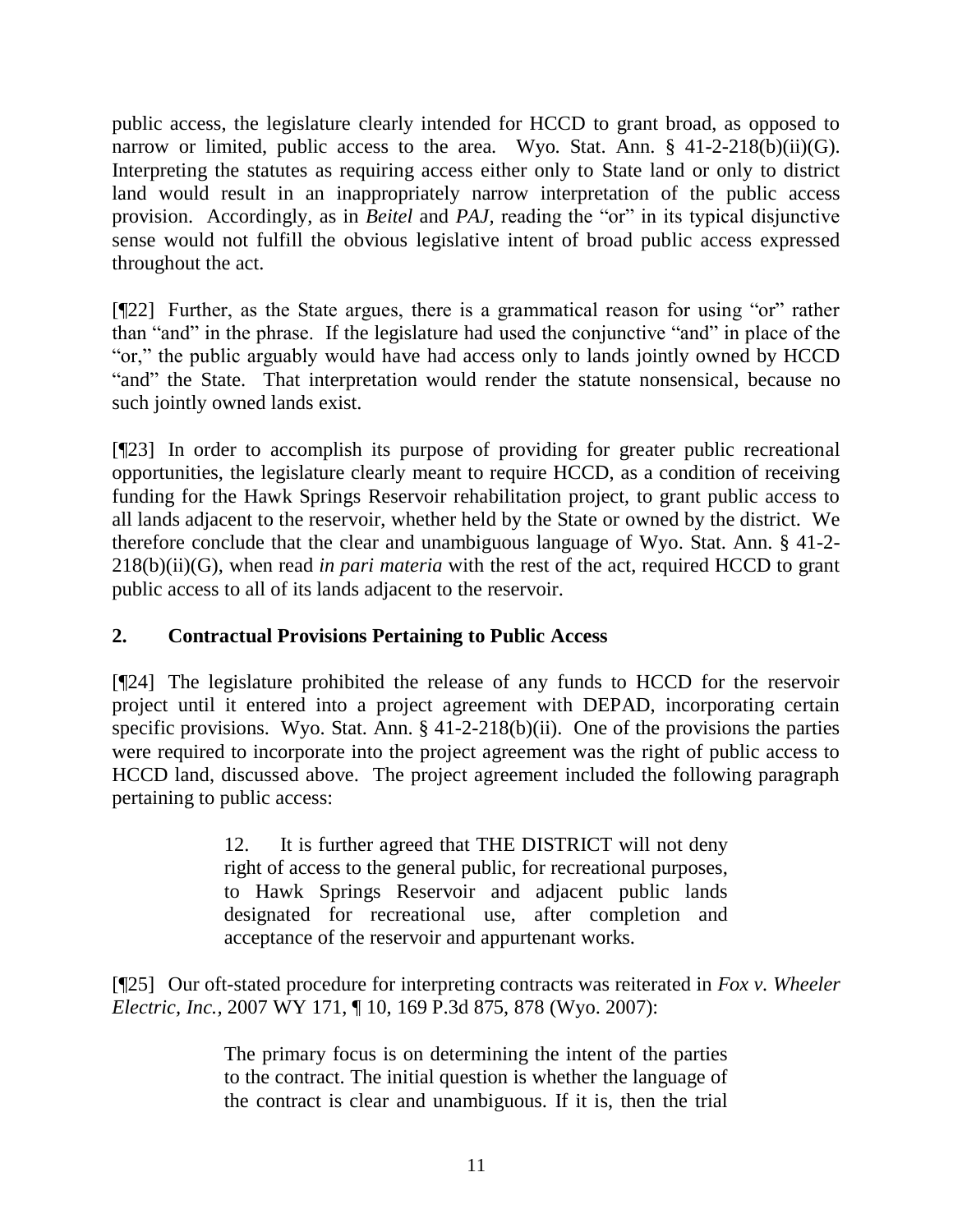court determines the parties' intent from the contract language alone. It does not consider extrinsic evidence, although it may consider the context in which the contract was written, including the subject matter, the purpose of the contract, and the circumstances surrounding its making, all to help ascertain what the parties intended when they made the contract. The trial court then enforces the contract in accordance with the plain meaning its language would be given by a reasonable person. All of these issues-deciding whether a contract is unambiguous, determining the parties' intent from the unambiguous language, and enforcing the contract in accordance with its plain meaning-involve questions of law for the trial court. When we undertake *de novo* review of the trial court's conclusions of law, we follow the same familiar path. *See [Double Eagle Petroleum &](http://www.westlaw.com/Find/Default.wl?rs=dfa1.0&vr=2.0&DB=4645&FindType=Y&ReferencePositionType=S&SerialNum=2003735681&ReferencePosition=681)  [Mining Corp. v. Questar Exploration & Production Co.,](http://www.westlaw.com/Find/Default.wl?rs=dfa1.0&vr=2.0&DB=4645&FindType=Y&ReferencePositionType=S&SerialNum=2003735681&ReferencePosition=681)* [2003](http://www.westlaw.com/Find/Default.wl?rs=dfa1.0&vr=2.0&DB=4645&FindType=Y&ReferencePositionType=S&SerialNum=2003735681&ReferencePosition=681)  WY 139, ¶¶ 7-8, 78 P.3d 679, 681-82 (Wyo. 2003), *and cases cited therein.*

*See also Ecosystem Resources, L.C. v. Broadbent Land & Resources, L.L.C.,* 2007 WY 87, ¶¶ 9-11, 158 P.3d 685, 688 (Wyo. 2007).

[¶26] The appellants argue that Paragraph 12 of the project agreement does not allow public access to HCCD lands adjacent to the reservoir because those lands are not "public lands." The State recognizes the problem created by the use of the term "public lands" in the agreement, stating that it is "unfortunate" that the project agreement language failed to mirror the statutory language.

[¶27] Our case law is clear that, in interpreting contracts, we must take into account relevant statutes. In *Bjork v. Chrysler Corp.,* 702 P.2d 146 (Wyo. 1985), we considered the effect of a release negotiated between one of several tortfeasors and the injured party. This Court ruled that the release language had to be interpreted in the context of Wyoming's Right to Contribution Among Joint Tortfeasors Act, Wyo. Stat. Ann. §§ 1-1- 110 through -113 (1977). *Id.* at 151. *See also Bentley v. Director of the Office of State Lands and Investments,* 2007 WY 94, ¶¶ 18-22, 160 P.3d 1109, 1115-16 (Wyo. 2007) (interpreting installment contract for sale of State land in accordance with relevant statutes).

[¶28] In *Bjork,* we considered the relevant statutes in interpreting the release even though there was no indication that the release specifically referred to the statute. *See also Century Ready-Mix Co. v. Lower & Co.,* 770 P.2d 692, 696 (Wyo. 1989) ("statutory provisions become a part of the bargain contemplated by the parties in Wyoming as though the statute[s] actually were included in the terms"). Here, the project agreement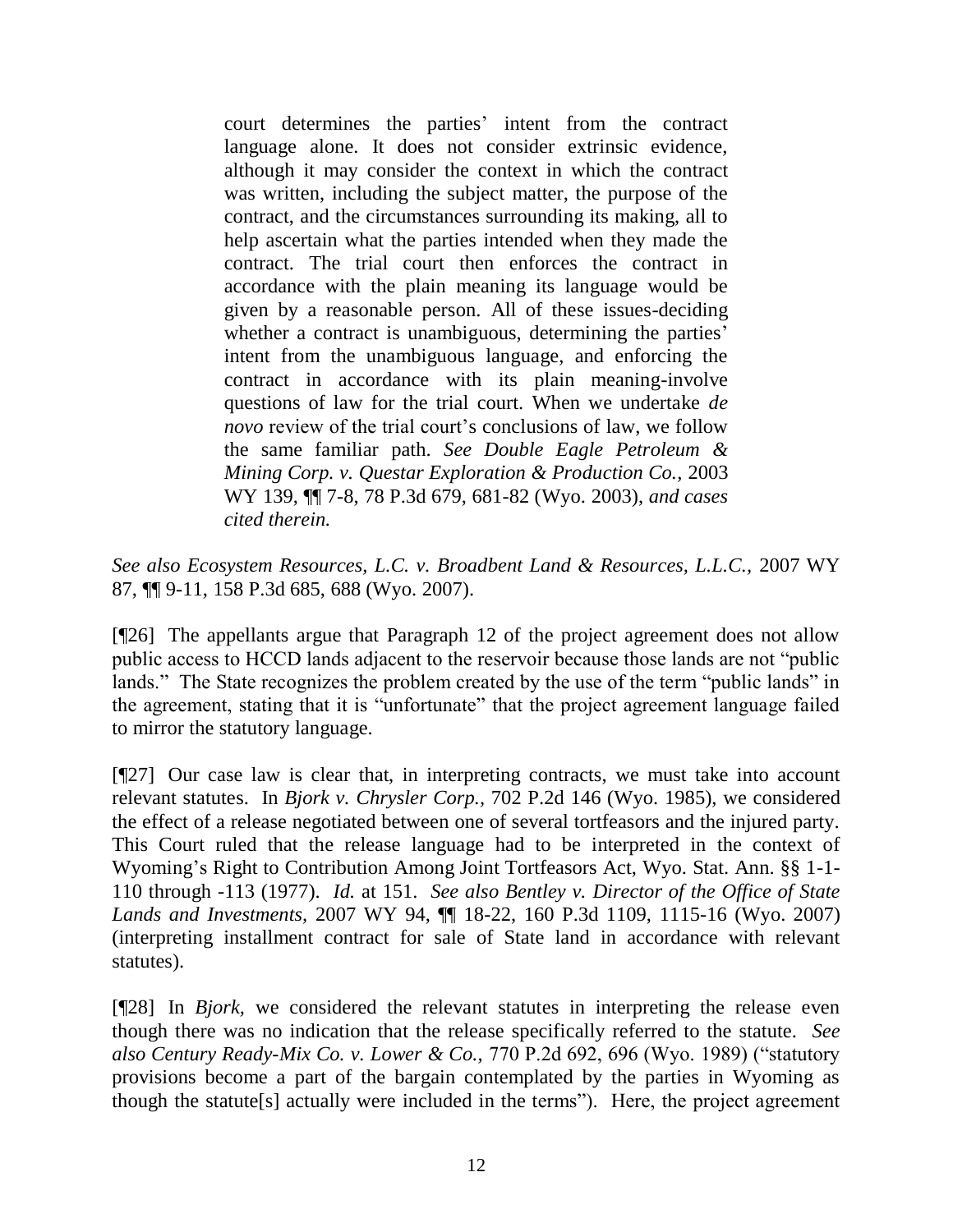expressly referred to the statutes providing funding for the rehabilitation of the Hawk Springs Reservoir, making the rationale for interpreting this agreement in the context of the statutes even stronger. The project agreement recitals specifically recognized that the statutory enactment was the impetus for the rehabilitation project and the execution of the agreement. Employing phraseology from our typical rules of contract interpretation, the statutes pertaining to the Hawk Springs Reservoir rehabilitation form part, if not most, of the circumstances surrounding the agreement's creation.

[¶29] We must, therefore, interpret the project agreement in light of the statutes. The project agreement provided that HCCD would "not deny right of access to the general public, for recreational purposes, to Hawk Springs Reservoir and adjacent public lands designated for recreational use." The agreement does not define "public lands designated for recreational use" and HCCD maintains that its lands, including the disputed Section 9, are not public lands. As we stated above, however, Section 41-2-218(b)(ii)(G) required HCCD, as a condition of receiving funding for the project, to provide public access to all of its lands adjacent to the reservoir. The statute had the practical effect of making HCCD lands adjacent to the reservoir "public lands," at least for recreation purposes. Thus, the clear language of the agreement, when interpreted in accordance with the relevant statutes, provided that HCCD was required to grant public access to its lands adjacent to the reservoir.

[¶30] Our interpretation of the plain language of the project agreement is buttressed by the fact that DEPAD did not have the legal authority to enter into a contract that did not incorporate the statutorily required provisions. State agencies can exercise only those powers authorized by statute. *Natrona County School Dist. No. 1 v. Ryan,* 764 P.2d 1019, 1035 (Wyo. 1988). *See also K N Energy, Inc. v. City of Casper,* 755 P.2d 207, 210-11 (Wyo. 1988). A corollary of the rule is that, when a statute provides a particular manner in which a power may be executed, the agency may not exercise its power in a different way. *Town of Worland v. Odell & Johnson,* 79 Wyo. 1, 16-17, 329 P.2d 797, 802-03 (1958). Any action taken by an agency without authority is ultra vires and void. *Id.* at 803. Accordingly, when interpreting contracts involving State agencies, we must, if possible, interpret them in a manner to comply with the law. *Tri-County Elec. Ass'n, Inc. v. City of Gillette,* 584 P.2d 995, 1005-06 (Wyo. 1978).

[¶31] If we were to interpret the project agreement as advocated by appellants, the agreement would violate the statutes which expressly required HCCD to grant public access to its lands adjacent to the reservoir. Interpreting the project agreement to comply with DEPAD's statutory authority, it is clear that Section 41-2-218 required DEPAD and HCCD to enter into a contract guaranteeing public access to district lands. The contractual language "public lands designated for recreational use" must, therefore, be interpreted to include the adjacent HCCD property.

[¶32] With that said, however, we recognize the potential for future problems resulting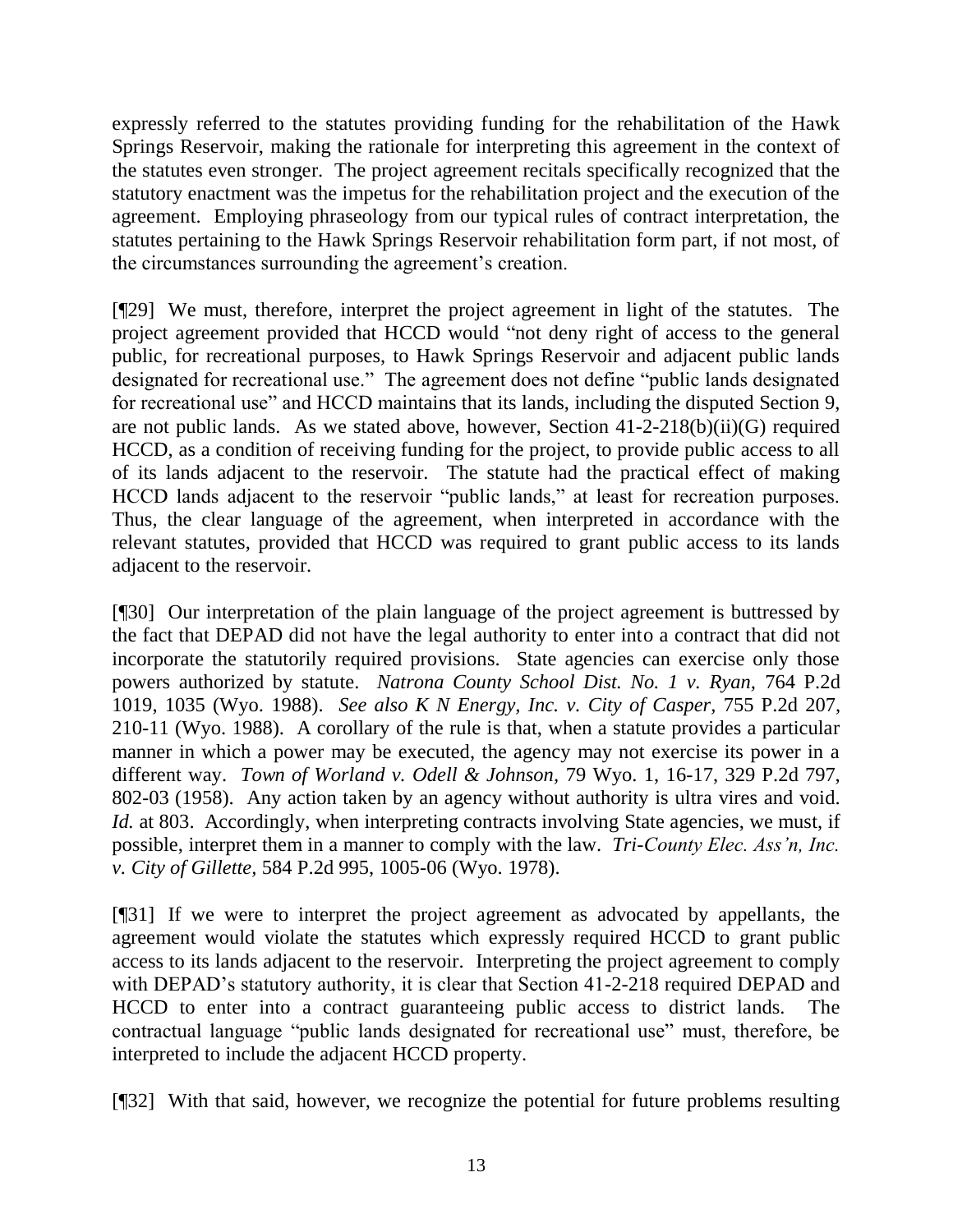from the project agreement's failure to mirror the statutory language. This case, therefore, presents a classic scenario where we should use our equitable power of reformation to correct the project agreement's failure to express fully the obvious intent of the legislature and the parties. Reformation emanates from the maxim that "equity treats that as done which ought to have been done." *[Hutchins v. Payless Auto Sales, Inc.,](http://www.westlaw.com/Find/Default.wl?rs=dfa1.0&vr=2.0&DB=4645&FindType=Y&ReferencePositionType=S&SerialNum=2002088149&ReferencePosition=1063)* 2002 WY 8, ¶ 19, 38 P.3d 1057, 1063 (Wyo. 2002). The remedy is appropriate when a written instrument does not accurately memorialize the agreement of the parties. *Id.* 

> [A] court acting in equity may reform a written instrument upon clear and convincing evidence of the following elements: (1) a meeting of the minds-a mutual understanding between the parties-prior to the time a writing is entered into, (2) a written contract, or agreement, or deed (3) which does not conform to the understanding, by reason of mutual mistake.

*Id*. *See also W.N. McMurry Construction Co. v. Community First Insurance, Inc. Wyoming*, 2007 WY 96, ¶ 18, 160 P.3d 71, 77 (Wyo. 2007).

[¶33] Sections 41-2-216 through -218 clearly establish that the parties had a mutual understanding prior to execution of the project agreement. The release of State funds to HCCD and the completion of the rehabilitation of the reservoir and associated systems in accordance with the statutes provide additional support that the statutes reflected the parties' mutual understanding. The project agreement was in writing and, although it is properly interpreted to be consistent with the statute, the contractual language does not fully conform to the parties' mutual understanding, as reflected in the statutes. Thus, we remand to the district court for reformation of the project agreement language to conform more closely to Wyo. Stat. Ann. § 41-2-218(b)(ii)(G) (now renumbered as Wyo. Stat. Ann. § 99-99-218(b)(ii)(G)).

## **3. Legal Description**

[¶34] Next, we consider HCCD's argument that the public access provision is void because the area encumbered is not delineated by a specific legal description. Wyo. Stat. Ann. § 34-1-141 was originally adopted in 1981, and was in effect when the Hawk Springs Reservoir legislation was passed and the project agreement was executed. It states in relevant part:

> (a) Except as provided in subsection (c) of this section, easements across land executed and recorded after the effective date of this act which do not specifically describe the location of the easement are null and void and of no force and effect.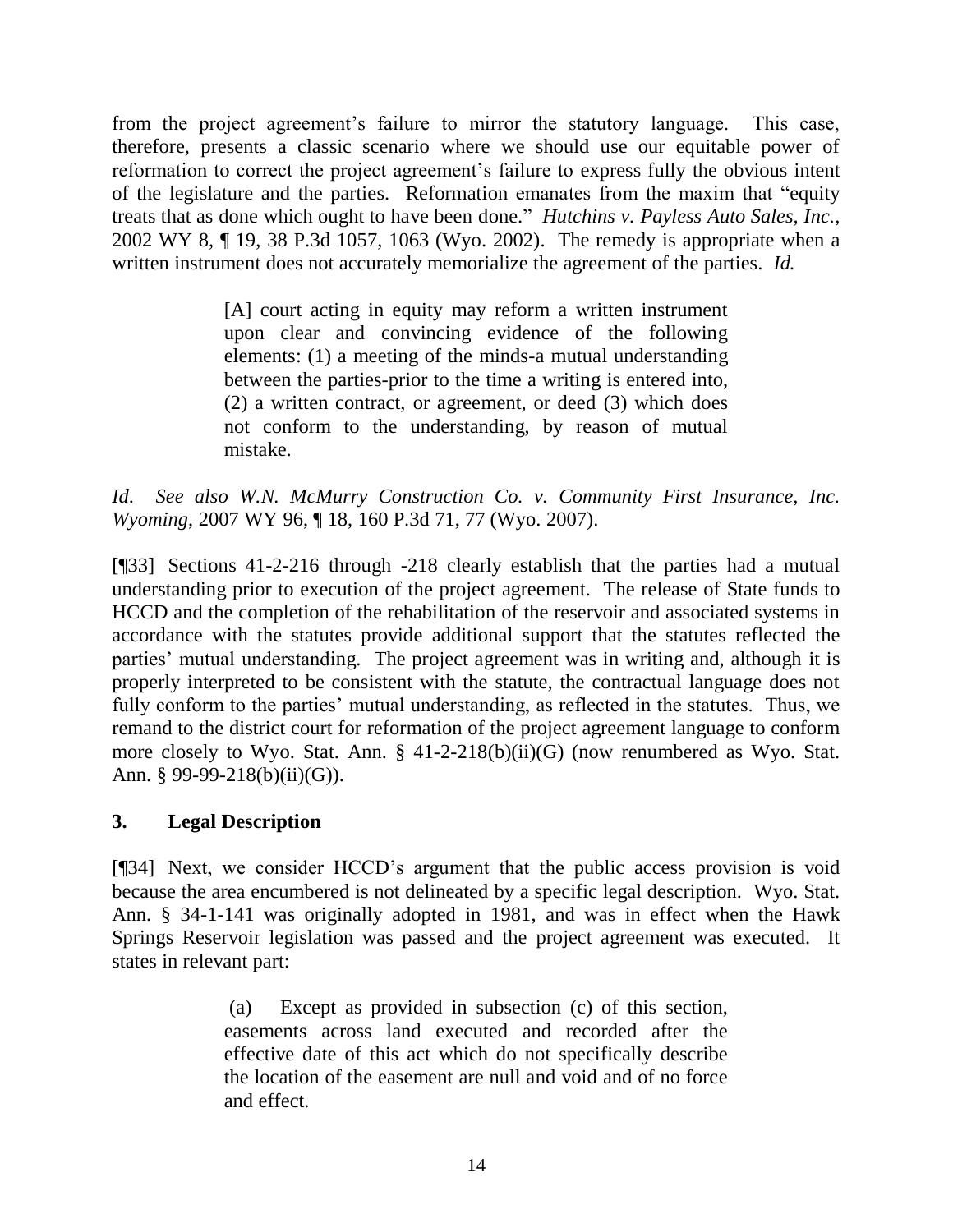(b) Except as provided in subsection (c) of this section, agreements entered into after the effective date of this act which grant the right to locate an easement at a later date and which do not specifically describe the location of the easement are null and void.

(c) For purposes of this act [section] an easement or agreement which does not specifically describe the location of the easement or which grants a right to locate an easement at a later date shall be valid for a period of one (1) year from the date of execution of the easement or agreement. If the specific description is not recorded within one (1) year then the easement or agreement shall be of no further force and effect.

(d) For purposes of this act [section] the specific description required in an easement shall be sufficient to locate the easement and is not limited to a survey.

Wyo. Stat. Ann. § 34-1-141 (LexisNexis 2005).

 $\overline{a}$ 

[¶35] Section 41-2-218(b)(ii)(G) provided for public access to the reservoir proper and "all adjacent lands owned by the district." The project agreement contained a legal description of the reservoir location<sup>6</sup> but it did not include a specific legal description of the adjacent lands subject to public access.

[¶36] Section 34-1-141(d) states that a legal description from a survey is not required so long as the description is sufficient to locate the easement. The question for our determination, then, is whether the description of the lands "adjacent" to the reservoir is sufficient to locate property encumbered by the public access interest. As statutory and contract interpretation principles make clear, the plain and ordinary meaning of the words governs. "Adjacent" is defined as "nearby" or "having a common endpoint or border." *Webster's Ninth New Collegiate Dictionary* 56 (1991). *See also Board of County Commissioners of the County of Laramie v. City of Cheyenne,* 2004 WY 16, ¶¶ 20-31, 85 P.3d 999, 1005-09 (Wyo. 2004) (interpreting the terms "adjacent" and "contiguous" in annexation statutes). We conclude that the plain meaning of the term "adjacent" is sufficiently definite to allow the encumbered property to be located.

<sup>&</sup>lt;sup>6</sup> The legal description of the reservoir in the project agreement apparently included some property that was not covered by water. We know this because the legal description of the reservoir location included the east half of Section 9, but the southeast quarter of Section 9, which was included in the contract for deed between HCCD and Phase 23, contains most of the State improvements.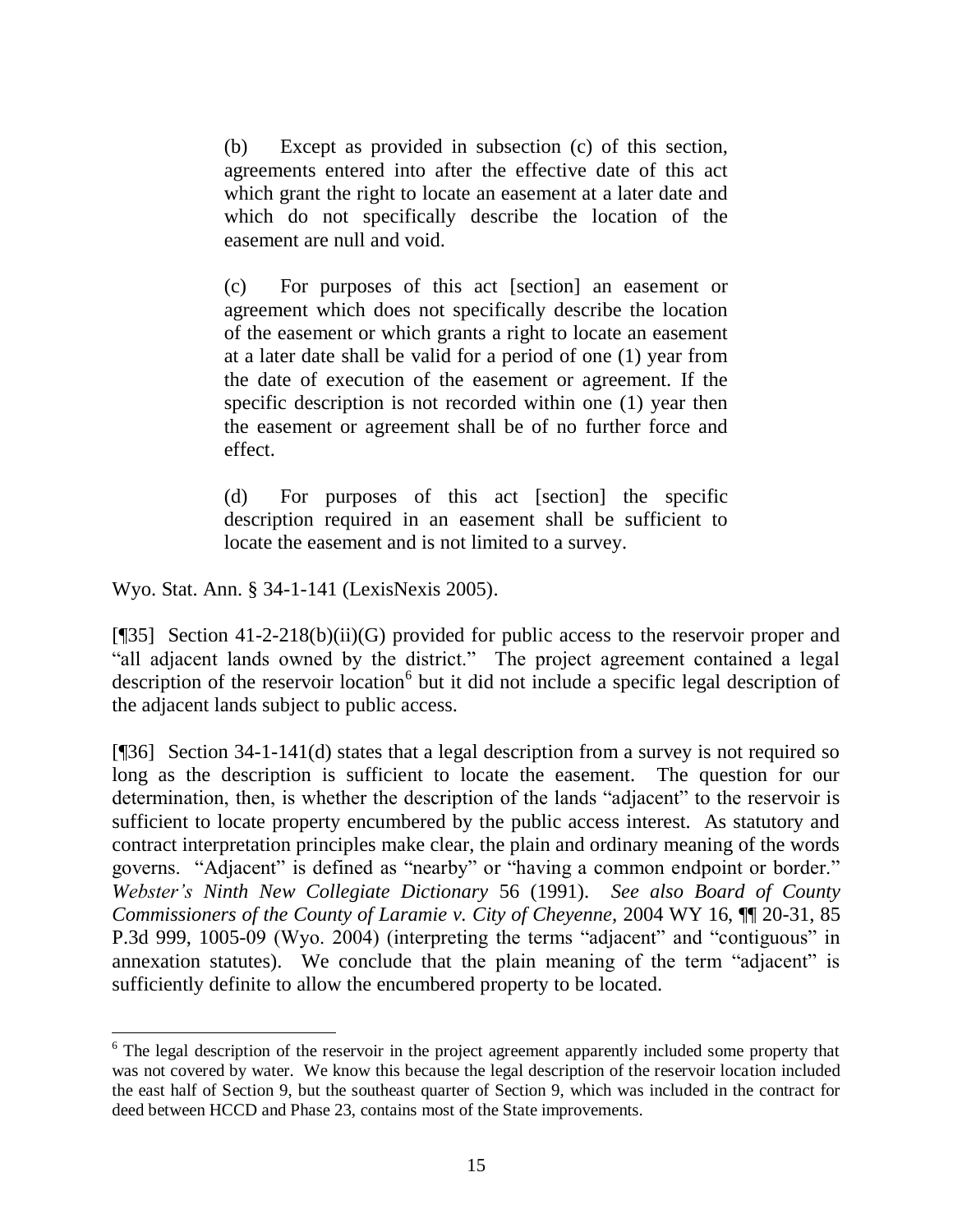[¶37] *Markstein v. Countryside I, L.L.C.,* 2003 WY 122, ¶¶ 44-45, 77 P.3d 389, 402 (Wyo. 2003) presented a problem similar to the one here. In *Markstein*, the owners of the servient estate argued that an agreement for a fishing rights easement was void because it did not contain a specific legal description of the area encompassed by the easement in accordance with Wyo. Stat. Ann. § 34-1-141. We ruled that the agreement was not void because it provided "that the rights involved are to be used within a particular region of the servient estate" and there was "a specific legal description of this land attached as an exhibit to the agreement." The agreement also incorporated sketch maps to denote the area of land involved. *Id.,* ¶ 45, 77 P.3d at 402.

[¶38] *Markstein* indicates that the type of description necessary to satisfy the statute will depend on the nature of the encumbrance. Obviously, a fishing easement is different from a road easement because more varied lands will be used to fulfill the dominant owner's right. In the context of a fishing easement, a more general description of the areas encumbered will be sufficient. Considering that the project agreement included a legal description of the reservoir, and that the nature of the public's recreation interest is such that it will be used over a broad area adjacent to the reservoir, the rationale employed in *Markstein* reinforces our conclusion that the description of all lands "adjacent" to the reservoir is sufficient to locate the encumbrance.

[¶39] An additional reason exists to reject the appellants' position. It is a basic tenet of statutory construction that a specific statute will control over a general statute covering the same subject. *See, e.g.*, *Coffinberry v. Board of County Commissioners of the County of Hot Springs,* 2008 WY 110, ¶ 7, 192 P.3d 978, 980 (Wyo. 2008). Here, the specific statute required public access to HCCD lands adjacent to the Hawk Springs Reservoir (Wyo. Stat. Ann. § 41-2-218), while a general statute required that a specific description be included in any agreement to grant an easement (Wyo. Stat. Ann. § 34-1-141). If we were to rule that the public does not have a right to access because the parties did not specifically describe the lands burdened by the right in accordance with Wyo. Stat. Ann. § 34-1-141, we would be undermining the legislature's clear intent that, by appropriating substantial funds for the rehabilitation of the Hawk Springs Reservoir, it required perpetual public access to all HCCD land adjacent to the reservoir. That result is not supported by the language of the statute or the contract, or by our precedent. We find no error in the district court's resolution of this issue.

## **4. Rule Against Perpetuities**

[¶40] The appellants also argue that the right to public access is void because it violates the rule against perpetuities. Wyo. Const. art. 1, § 30 states: "Perpetuities and monopolies are contrary to the genius of a free state, and shall not be allowed." The rule against perpetuities was codified by the legislature at Wyo. Stat. Ann. § 34-1-139, which provides in relevant part: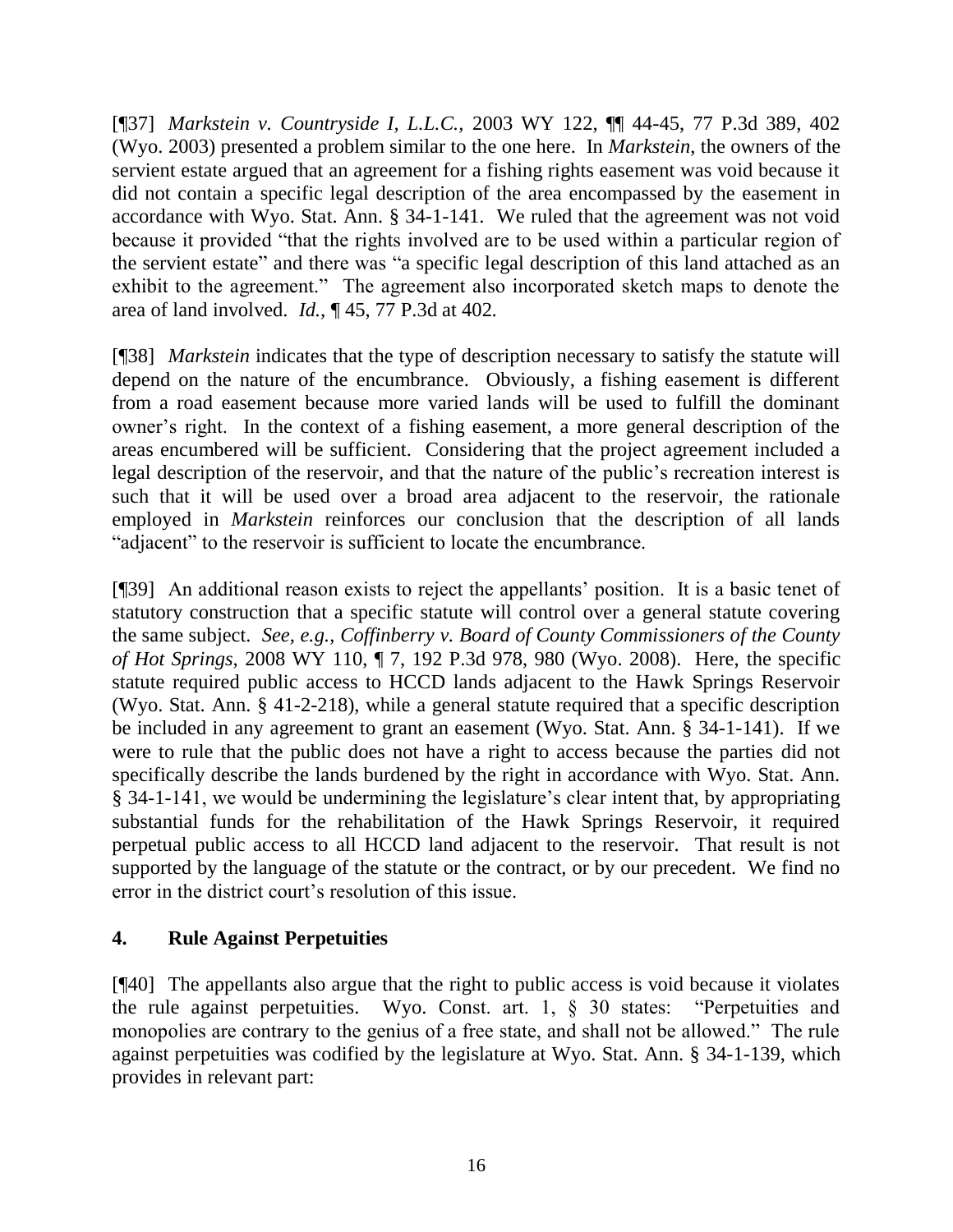(a) No interest in real or personal property shall be good unless it must vest not later than twenty-one (21) years after some life in being at the creation of the interest and any period of gestation involved in the situation to which the limitation applies.

The policy behind the rule against perpetuities is to encourage alienability of property. *See McGinnis v. McGinnis,* 391 P.2d 927, 932-33 (Wyo. 1964). The rule forbids the protracted suspension of the right to alienate property by voiding interests that will not vest within the statutory term. Wyo. Stat. Ann. § 34-1-139.

[¶41] The rule against perpetuities does not apply when the interest has already vested. *Williams v. Watt,* 668 P.2d 620, 633 (Wyo. 1983). *See also Hartnett v. Jones,* 629 P.2d 1357, 1361-62 (Wyo. 1981). Here, the public access interest vested upon adoption of the statutes and project agreement. There are no contingencies or other provisions limiting the public's right in the future. Moreover, the alienability of the property is not compromised by the public access provision. The fact that Phase 23 and HCCD entered into a contract for deed for 40 acres of the property encumbered by the public access interest is proof of the alienability of the property. We conclude, therefore, that the rule against perpetuities does not operate to void the public access provision.

## **5. Bona Fide Purchaser**

[¶42] Phase 23 claims that it should not be bound by the public access interest because the interest is not a matter of public record and it was a bona fide purchaser. It relies upon Wyo. Stat. Ann. § 34-1-120 in support of its position:

> Every conveyance of real estate within this state, hereafter made, which shall not be recorded as required by law, shall be void, as against any subsequent purchaser or purchasers in good faith and for a valuable consideration of the same real estate or any portion thereof, whose conveyance shall be first duly recorded.

[¶43] We ruled in *Bentley*, ¶¶ 42-43, 160 P.3d at 1120-21, that Wyo. Stat. Ann. § 34-1- 120 does not apply to executory contracts because they do not fall within the applicable definition of a "conveyance" in Wyo. Stat. Ann.  $\S 34$ -1-102.<sup>7</sup> Under its contract for deed,

 $7$  Wyo. Stat. Ann. § 34-1-102 states:

The term "conveyance", as used in this act, shall be construed to embrace every instrument in writing by which any estate or interest in real estate is created, alienated, mortgaged or assigned, or by which the title to any real estate may be affected in law or in equity, except wills, leases for a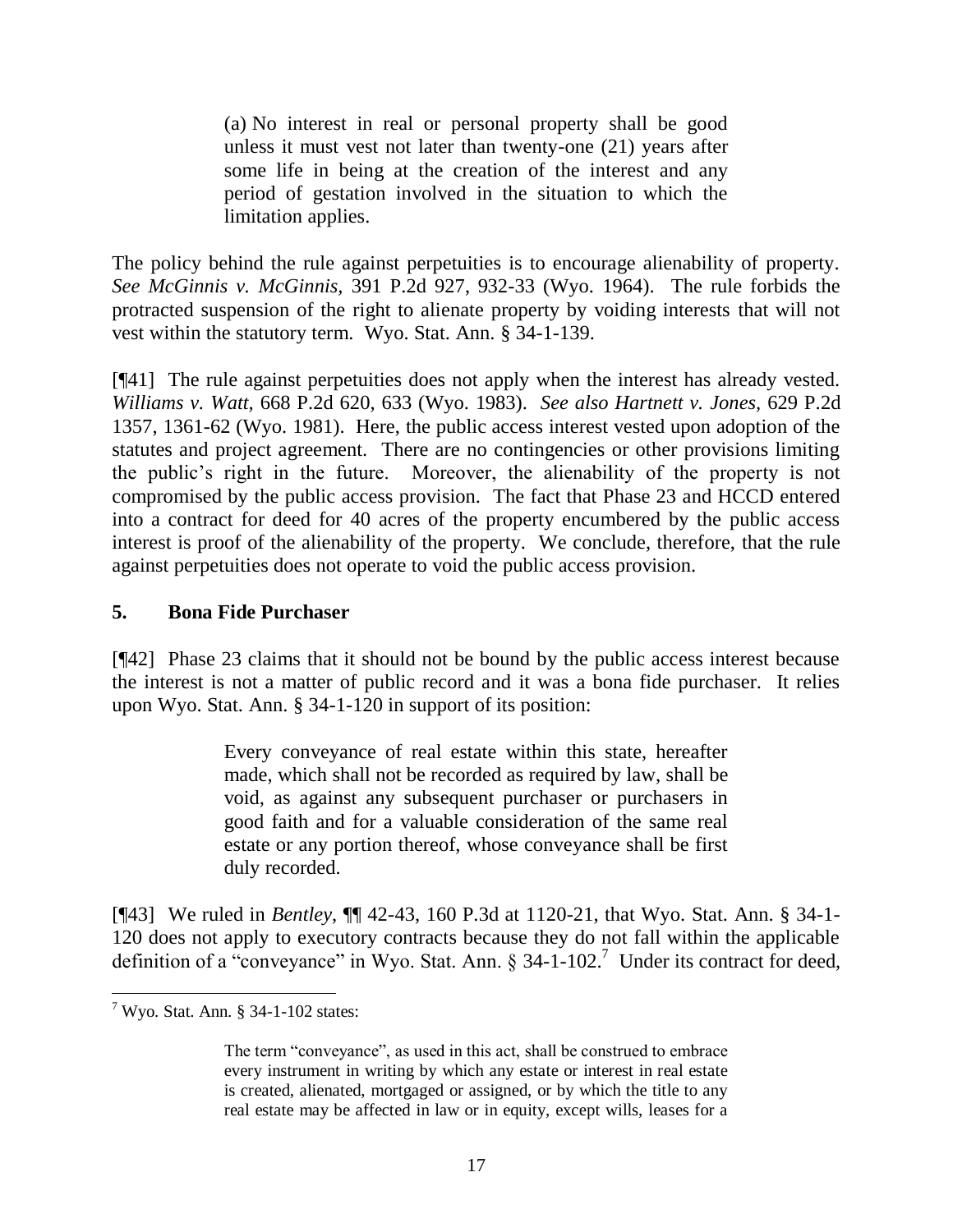Phase 23 simply has an equity interest in the property and will not receive a conveyance of the property from HCCD until the contract is fully performed. Because the contract is executory, there has been no conveyance of the property and Wyo. Stat. Ann. § 34-1-120 provides no remedy to Phase 23.

[¶44] The district court articulated an additional basis for rejecting Phase 23's claim under Wyo. Stat. Ann. § 34-1-120. It concluded that Phase 23 was not a "bona fide purchaser," or, in the language of the statute a purchaser "in good faith." To prevail under Wyo. Stat. Ann. § 34-1-120, Phase 23 was required to establish that it was a bona fide purchaser, defined as: "(1) a purchaser in good faith; (2) for a valuable consideration, not by gift; (3) with no actual, constructive or inquiry notice of any alleged or real infirmities in the title; and (4) who would be prejudiced by the cancellation or reformation." *Bentley*, ¶ 40, 160 P.3d at 1120, quoting *Grose v. Sauvageau,* 942 P.2d 398, 402 (Wyo. 1997).

[¶45] Phase 23 argues that, under our ruling in *Grose,* it was a bona fide purchaser. The Groses received a quitclaim deed from the record property owner, but it contained numerous technical defects and was not recorded in the public record. *Grose,* 942 P.2d at 400. After receiving the deed, the Groses constructed improvements on the property. Ms. Sauvageau, who owned the neighboring property, searched the property records which, of course, did not include the Groses' deed. She then contacted the record owner and obtained a quitclaim deed. After recording her deed, she demanded that the Groses vacate the property. They refused on the basis of their quitclaim deed. Ms. Sauvageau then filed an action to quiet title to the property and eject the Groses. *Id.* at 400-01. Ms. Sauvageau claimed that, under Wyo. Stat. Ann. § 34-1-120, the Groses' quitclaim deed was void as against her because it was not recorded and she was a bona fide subsequent purchaser. The Groses argued that their occupation of the property should have put Ms. Sauvageau on inquiry notice that they owned the property. We ruled, under the circumstances presented there, that Ms. Sauvageau's investigation of the property ownership in the public record was sufficient and the Groses' quitclaim deed was void as to her. *Id.* at 402-03.

[¶46] The situation presented here is readily distinguishable from *Grose* because the Buchhammers, who were the only members of Phase 23, had actual knowledge of the public's claim of access. They were members of HCCD when the project agreements were executed and did not object to HCCD's petitions for district court approval of the project agreements. In addition, Mr. Buchhammer, as an employee of HCCD, was intimately involved in the dispute over public access prior to the limited liability

term not exceeding three (3) years, executory contracts for the sale or purchase of lands, and certificates which show that the purchaser has paid the consideration and is entitled to a deed for the lands, and contain a promise or agreement to furnish said deed at some future time.